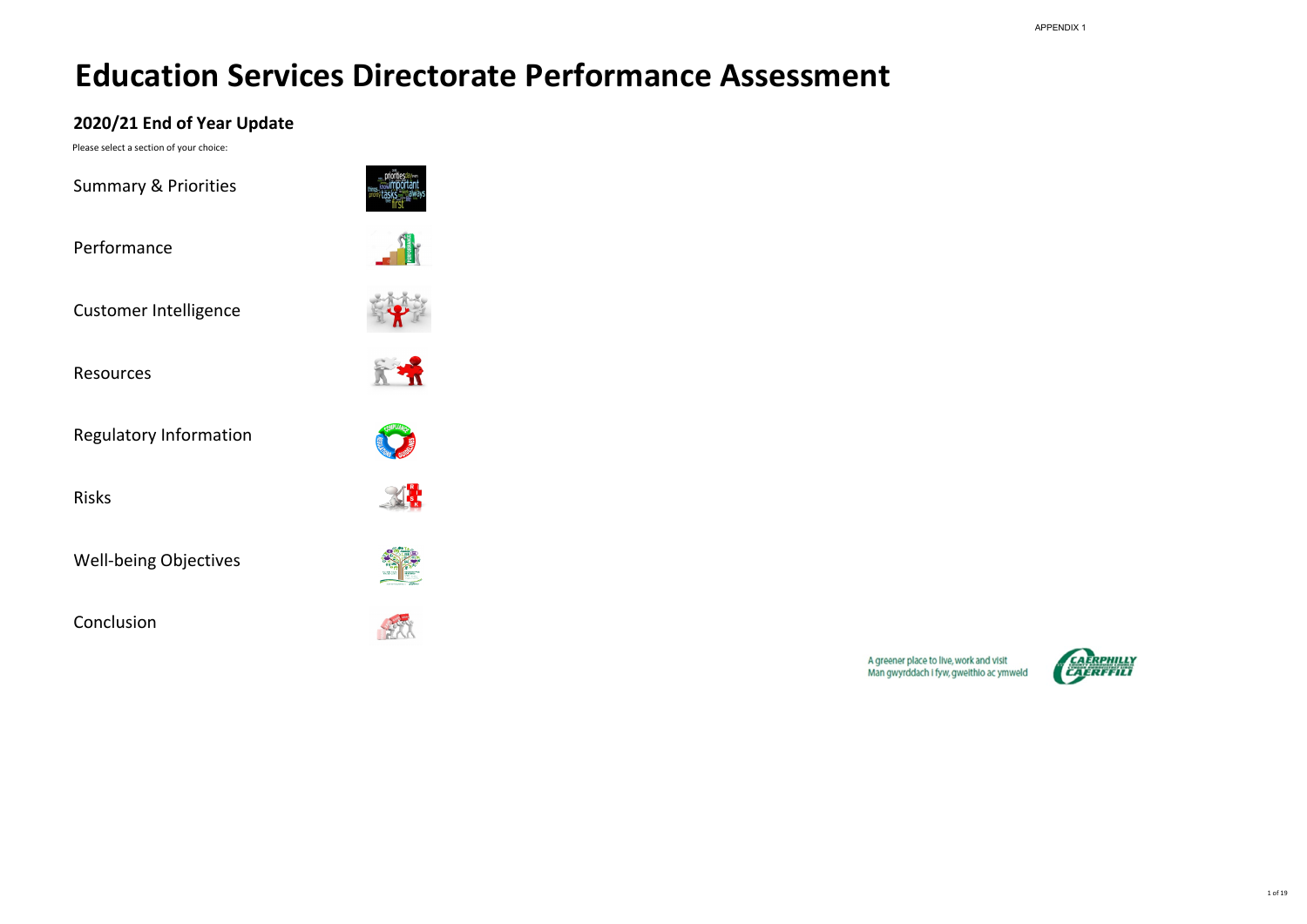# **Summary & Priorities**

It is important when exploring the performance information set out within the DPA for Education that the updates are also assessed against the continued difficulties presented by the COVID-19 pandemic. That said, it is inc spite of significant additional workload pressures and the challenges of pushing forward with our strategic intent within the constraints of the pandemic, we continue to make progress.

| <b>Name of Priority</b>                             | <b>Completion</b><br><b>Date</b> | <b>RAG</b> | <b>Progress - Achievements - Comments</b>                                                                                                                                                                                                                                                                                                                                                                                                                                                                                                                                                                                                       |
|-----------------------------------------------------|----------------------------------|------------|-------------------------------------------------------------------------------------------------------------------------------------------------------------------------------------------------------------------------------------------------------------------------------------------------------------------------------------------------------------------------------------------------------------------------------------------------------------------------------------------------------------------------------------------------------------------------------------------------------------------------------------------------|
| Aim the reduce the impact of poverty on Early Years | Ongoing                          |            | During 2020/21 the Childcare Offer was real<br>workers 0-5years. The team changed proces<br>placements for 767 critical workers. On Augo<br>During Sept 2020 to Mar 2021 there were 7<br>which saved working families paying this bill<br>effectively as we come out of restrictions.<br>The Flying Start programme continued to su<br>calls, online virtual delivery and groups as we<br>including 465 children taking up the offer of<br>The Assisted and Supported Places scheme s<br>nursery.<br>In addition there was funding from the Child<br>and were not able to access provision throug<br>While 2020/21 was a challenging year there |



ligned to provide Coronavirus Childcare Assistance Scheme (C-CAS) supporting childcare costs for children of critical sses tro move all applications and approval systems online. C-CAS processed 680 applications for 551 childcare ust 31st the scheme was closed and the Childcare Offer reinstated from 1st Sept for working families of 3-4year olds. 81 applications for 863 childcare placements. The total spend on childcare placements in 2020-21 was £3,196,149.75 l alleviating additonal stresses on family financial situations, as well as ensuring the childcare sector continued to operate

Ipport the most disadvantaged families with childcare placements, family support, language interventions through phone rell as in person sessions in clean spaces for the most vulnerable families. 2589 children had support during the year **Filying Start Childcare placement.** 

supported 45 families to access 69 childcare placements for children with emerging needs the term before they started

I Development Fund in November 2020 for childcare placements for children whose development was impacted by covid gh Flying Start, Childcare Offer or Assisted and Supported Places schemes.

was a lot of learning which has improved access and delivery of support moving forward.

Throughout the pandemic Local Education Authority (LEA) staff, Caerphilly's Head Teachers and our school communities have been at the forefront of overcoming every challenge put before them in order to keep our children le this support and the excellent working relatioships that exist across the County Borough stands us in good sted to continue the journey that began with the Shared Ambitions Strategy and to put in place the necessary steps reform learning. The pandemic has provided many opportunities to reflect on the changing landscape and to collectively take the best of what we know now forward in to the classroom of the future.

Education priorities continue to be identified via the Service Improvement Plan and termly monitoring and evaluation processes. In September 2020, the SIP was amended ito address the immediate needs of the covid-19 pandemi ended in March 2021 Ongoing monitoring and valuatinon is identifying a range of emerging priorities for 2021-22 including:

- 1. Re-ignite, recover and reform learning in order to raise standards of learning.
- 2. Improve the aspiration, engagement and progress of vulnerable learners
- 3. Further develop the strategic vision for EOTAS.
- 4. Further reduce the number of NEET young people at the point of leaving compulsory education and beyond.
- 5. Improve pupil attendance
- 6. Effective Management and Implementation of the 21<sup>st</sup> Century Schools Programme.

I'd like to place on record my thanks to all staff for their continued commitment throughout the last year and for the contributions they will make over the coming months in delivering the emerging priorities set out above

### RAG Status

Not yet started or too early to report any progress (achievements/changes) Started but not progressing well **Red** Amber Started with reasonable progress achieved Green Going well with good progress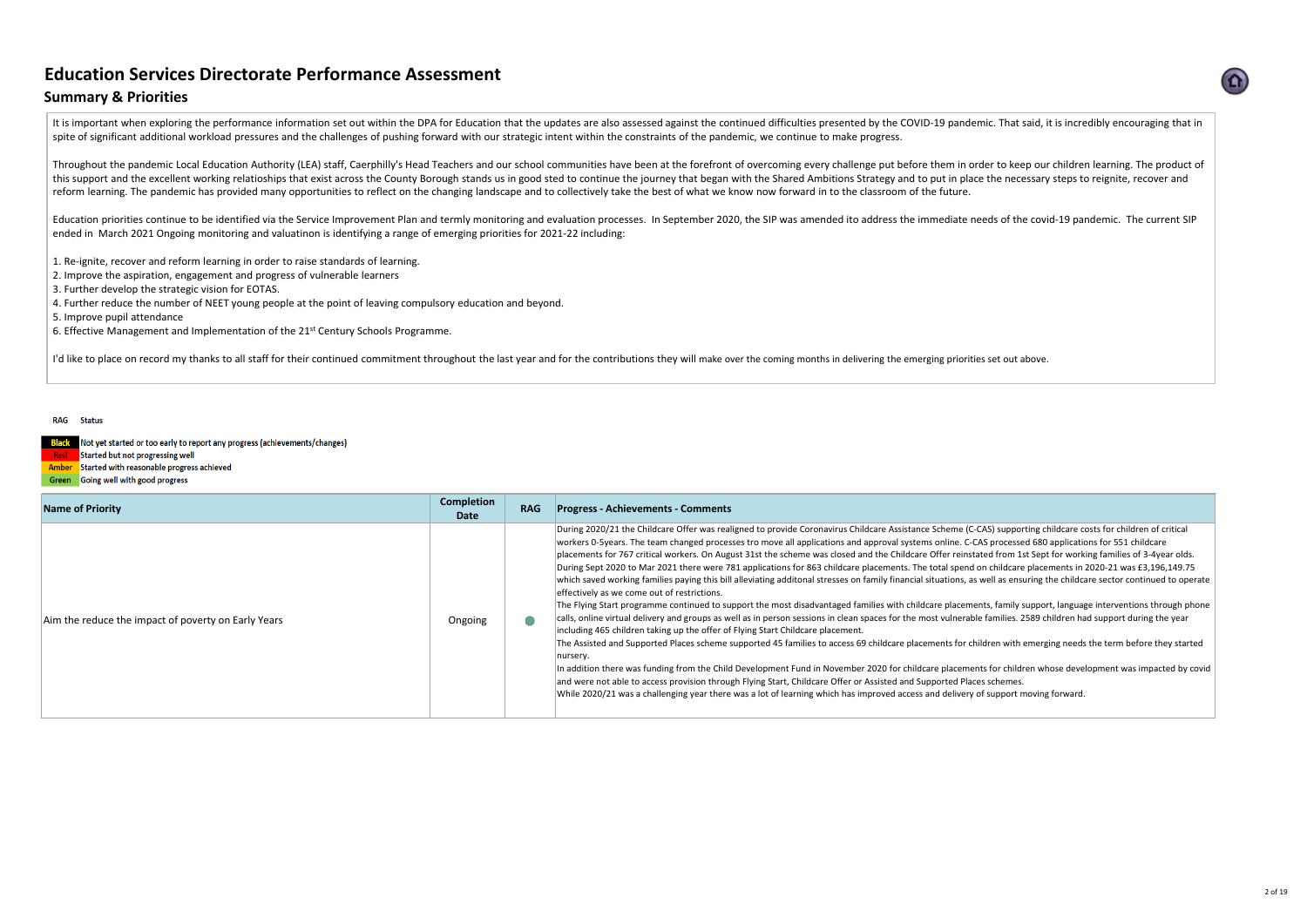# **Summary & Priorities**

| Raise standards of attainment.                                                                                                         | Ongoing                  | Due to the ongoing suspension of Estyn Insp<br>a cause for concern continue to be subject t<br>of school progress discussed at these meeti<br>Following review in spring term, one primar<br>improvement', two primary schools in 'signi<br>measures'.<br>The Education Achievement Service introdu<br>commitment to standards and provision ove<br>of teaching strategies that are being utilised<br>participate in the project.<br>In response to the Coronavirus (Covid-19) p<br>2021. This means that no end of key stage o<br>not be reporting on KS4 and KS5 school per                                                                                                                                                                                   |
|----------------------------------------------------------------------------------------------------------------------------------------|--------------------------|-----------------------------------------------------------------------------------------------------------------------------------------------------------------------------------------------------------------------------------------------------------------------------------------------------------------------------------------------------------------------------------------------------------------------------------------------------------------------------------------------------------------------------------------------------------------------------------------------------------------------------------------------------------------------------------------------------------------------------------------------------------------|
| Reduce the impact of poverty on attainment for both vocational and non-<br>vocational qualifications to provide equity of opportunity. | Ongoing                  | A range of activity has taken place in prepar<br>identified as NEET in 2019/20 has identified<br>following the data collection. A NEETs strat<br>representatives. This has facilitated a robus<br>appropriate support. This strategy will be p<br>performance section of this assessment.<br>The objective 'raise standards of attainment<br>provision and learning for pupils in receipt o<br>In the spring term, a range of funded grants<br>grant, Pupil Development grant and Educati<br>money. The Local Authority also communic<br>uniforms and school equipment.<br>The Edtech intiative continues to provide be<br>Authority took advantage of a Welsh Gover<br>secondary schools to meet demand. Inform<br>further explored in the summer term via a c |
| Reduce the Impact of Poverty upon communities                                                                                          | Long term and<br>ongoing | The Youth Service's out-turn achievement fi<br>dramatically over-achieved, with the service<br>Progression (NEETs) activity, this activity hel<br>chellenging of poverty in our communities.<br>vilnerable children recieve healthy, nutricio<br>possible thanks to the support of staff acros<br>is an excellent example of how Councils can                                                                                                                                                                                                                                                                                                                                                                                                                   |

pections, there is no change to existing data sets that provide a summary of performance. However, schools identified as to regular meetings which ascertain progress towards recommendations or internal development targets. The evidence ings, which are attended by senior leaders across the Local Authority and EAS, are shared with Estyn in termly visits. ry school was removed from 'estyn review'. As a result, there is currently one secondary school in 'significant ificant improvement', and two schools in 'estyn review' (one primary, one secondary). There are no schools in 'special

uced the 'Celebrate, Share, Support and Refine' project in the spring term to ascertain how schools have maintained a ver the last twelve months. More specifically, the project has helped the Local Authority and EAS understand the full range d to support learning. The Local Authority has requested that all schools identified on the schools causing concern register

bandemic, the Welsh Government have cancelled all statutory data collections that were due to take place in Summer data will be submitted. Therefore, there will be no data available for FP through to KS3. Similarly, Welsh Government will rformance measures for 2020/21.

ration for the implementation of a revised Local Authority NEETS strategy. Follow-up work relating to pupils who were I that approximately 20 of the 'non-destination' young people entered education, employment or training in the month ategy group has been created that includes lead officers across the Local Authority and secondary headteacher ist self-evaluation of current practice, with particular focus on roles and responsibilities alongside processes to provide presented to scrutiny in the summer term. The new annual NEETS data was published in May 2021 and is detailed in the

It' describes updates for all pupils accessing education in Caerphilly schools. Within these processes, the quality of of free school meals contnues to be scrutinised and identified as a priority for discussion and evaluation.

were provided to schools to support pupils from disadvantaged families. This includes the Accelerated Learner Progress tion Improvement grant. The Local Authority and EAS continue to work with these schools to ensure best value for cated to parents/carers updates relating to the PDG access grant, which provides financial support for the purchase of

enefits for families who are unable to afford technology to carry out remote learning tasks. In the spring term, the Local rnment offer to extend the funding of MiFi units to enable home broadband. Additional Mifi units were also distributed to  $|$ nal discussions with schools have indicated that all pupils who required a chromebook now have access. This is to be comprehensive needs analysis undertaken by the LA digital team.

igures demonstrate that the target for the successful delivery of non-formal qualifications for the year has been e's out-turn figures relating to formal qualifications slightly short of target. Aligned with the services Engagement and Progression (Neets) and the successful transitions to, for example, further education and employment, thereby contributing to the The Council has taken an innovative approach to FSM provision during the Covid pandemic which has ensured our most bus meals delivered direct to their doorstep at a time when they need it most. This amazing achievement was made bss the Council. The digital solutions that we used also helped make the whole operation smoother and more efficient and embrace innovation to benefit our Communities

n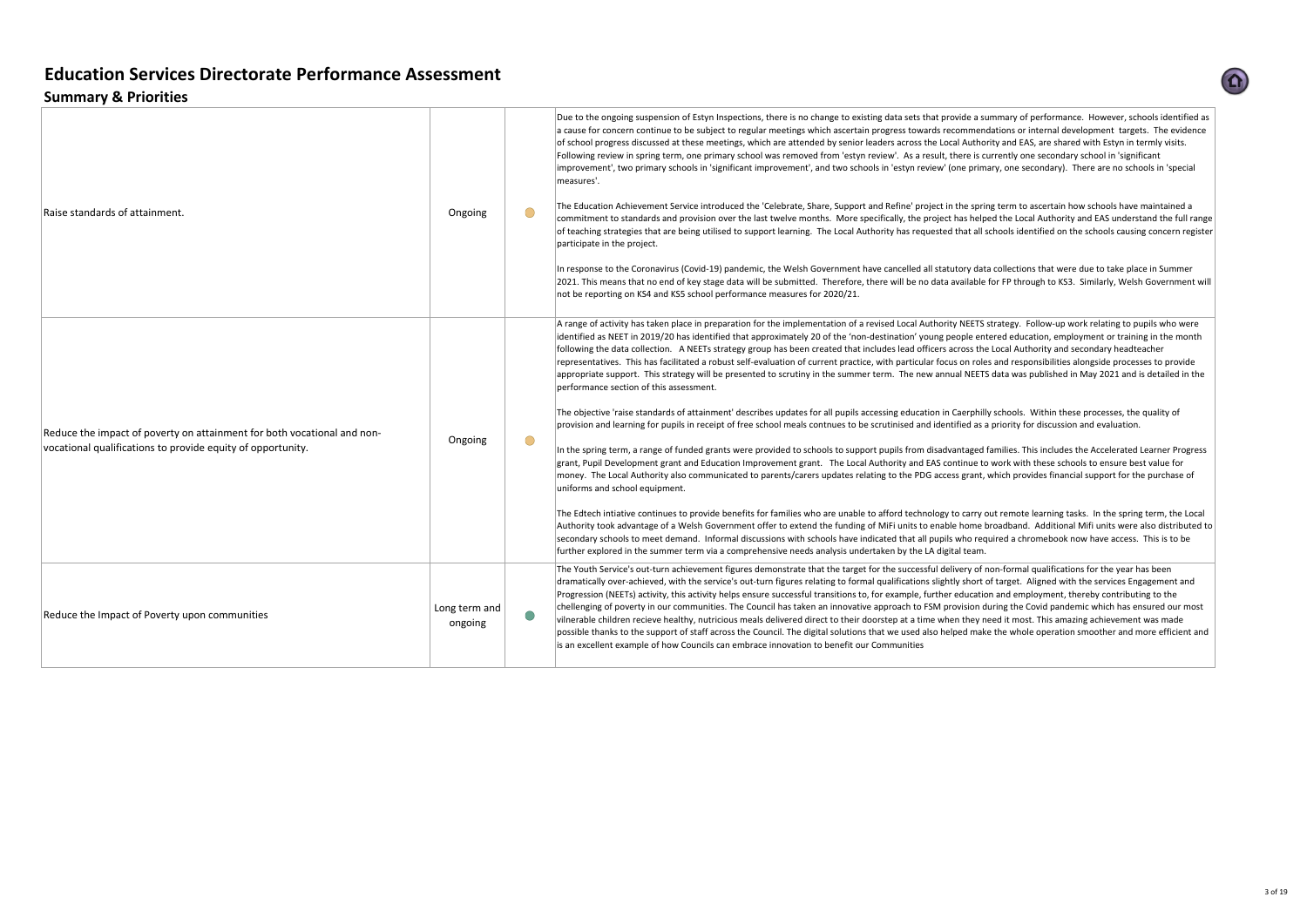# **Summary & Priorities**

| Help those who are able to follow a non-traditional attainment path.                                           | Mar-20                   |            | Collaboration and innovation have been the key fund<br>ensure engagement with the young people placing si<br>technology to link with students and families during<br>on site. Staff have worked with other agencies to ens<br>normal practice and deliver engaging sessions on site<br>HIVE Community Centre and Innovate have remained<br>The continued development of remote / blended lea<br>'virtual' links with classrooms in their mainstream sch<br>help them make progress and address wellbeing issu<br>when appropriate.<br>Quality assurance of our procured providers has also<br>comprehensive online 'classroom', developed throug<br>this offer with face-to-face support ensured such pro<br>In terms of specific groups almost 80 year 11 student |
|----------------------------------------------------------------------------------------------------------------|--------------------------|------------|--------------------------------------------------------------------------------------------------------------------------------------------------------------------------------------------------------------------------------------------------------------------------------------------------------------------------------------------------------------------------------------------------------------------------------------------------------------------------------------------------------------------------------------------------------------------------------------------------------------------------------------------------------------------------------------------------------------------------------------------------------------------|
| Support learning that enables young and adult employment opportunities including<br>a focus on 'future skills' | Long term and<br>ongoing | $\bigcirc$ | The employability team provides courses and full QC<br>opportunities, courses are provided to enable young<br>There have been a number of courses set up exclusiv<br>participants who have completed the training. Altho<br>innovative in its approach and has contunued to supp                                                                                                                                                                                                                                                                                                                                                                                                                                                                                   |
| Improve digital skills for all ages.                                                                           | Long term and<br>ongoing | $($ )      | The network infrastructure installations, as part of W<br>To date, 86 school sites (internal infrastructure) have<br>school servers in both primary and secondary school:<br>Improved connectivity in schools has been identified<br>twelve months. The uplift of Tredomen Data Centre<br>completed in all secondary schools, with the exception<br>been scheduled over the summer term. However, fu<br>currently being planned to be completed before the<br>as they occur.<br>As part of the Wave 4 phase of Edtech, approximatel<br>place.<br>An additional 1500 chromebooks remain from the or<br>distribution of these additional chromebooks is to be<br>A small percentage of schools in Caerphilly have unde                                               |

Examin and innovation and incollaboration and includation have the key fundamentals of the worked to the key fundamentals of the worked to this unique year. All professionals involved with EOTAS delivery have worked to placing significance on wellbeing and also focusing on progress. At the Learning Centre, staff have been able to utilise es during periods of lockdown. However, for almost all of the period the centre as remained open and welcomed students cies to ensure the student experience has been a very positive one for example CAG whose staff were able to adapt ons on site. Professional learning opportunities have focused on the use of technology, ALN Act and new curriculum. The exemained open throughout the year to ensure continued wellbeing support for students.

ended learning has had a significant impact on those students who are receiving a period of home tuition. Developing stream schools has allowed them to link with teachers they know and peers online, with the added support of a tutor to being issues. The strengthening of this link has ensured students are able to transition back to their mainstream school

s has also revealed positive developments in the way in which students have engaged with the curriculum on offer. A ed through Google resulted in students making greater progress in some areas than previously experienced. Combining such providers were able to offer engaging lessons and wellbeing interventions where and when necessary.

11 students successfully engaging through the Centre Determined Grades process.

nd full QCF qualifications to meet the local labour market needs. Working with employers to identify employment ble young people and adults to gain the skills and knowledge to apply for the vacancies across and beyond the borough. Ip exclusively for identified employers, where the employer has agreed that interviews will take place for all the ing. Although linking with our participants has been a significant challenge during the last 12 months the team has been ied to support throughout the pandemic.

part of Waves 1-3 of the EdTech programme, to replace network switches and access points within schools is progressing. ture) have been completed. All external access points have been completed. In addition, configuration work related to ary schools has been completed.

identified as a main priority for improvement. This is, in part, due to increased use of technology in lessons over the last ta Centre from 1gb to 2gb has been completed alongside a CPE router upgrade. Line capacity upgrades have been e exception of Idris Davies 3-18 and YG Cwm Rhymni (Gellihaf site). Line capacity upgrade to 12 large primary schools has owever, further work is required to improve connectivity in schools. To rectify this, a Smoothwall filtering project is efore the start of the Autumn term. The formation of a HT stakeholder group has been helpful in troubleshooting issues

roximately 6000 chromebooks have been allocated and delivered to schools, with appropriate sustainability plans in

om the original allocation. An additional 3000 chromebooks have been gifted by Welsh Government. An approach to the lks is to be agreed in summer term.

have undertaken an updated Self-evaluation process support by EAS. LA to collect in outcomes of self evaluation in

10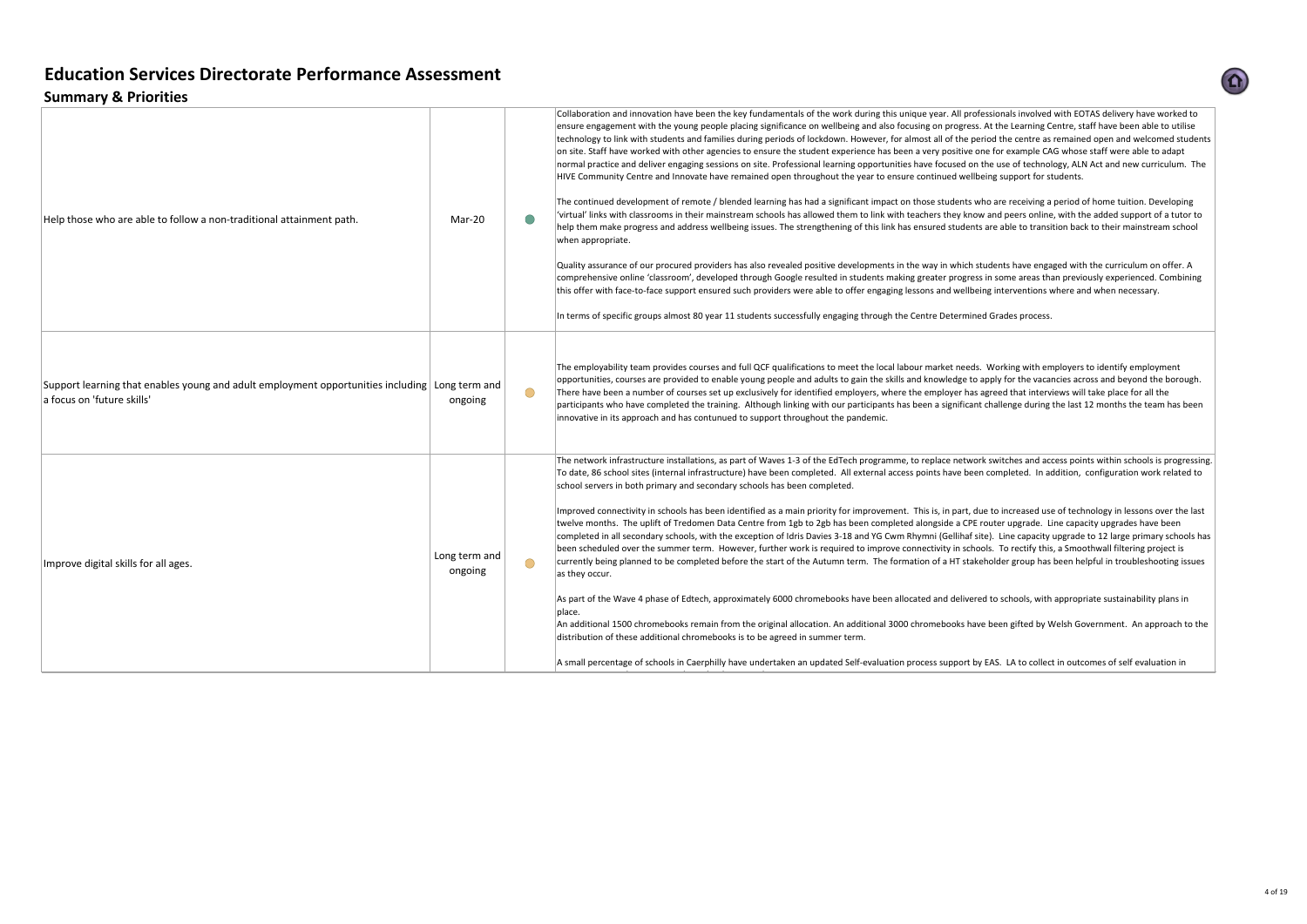# **Summary & Priorities**

| Improve the learning environment.                                                                                       | Long term and<br>ongoing | Place Shaping the Educational estate and im<br>Century Schools team through the effective<br>Grants Programme.<br>21st Century Schools Programme:<br>•Band A Programme<br>Closing reports have been submitted to We<br>total over the lifetime of the Band A prograr<br>Rhymni, Y Gwyndy Campus, Newbridge Scho<br>works still in progress at Trinity Fields Specia<br>•Band B Programme<br>Whilst an initial suite of projects was identif<br>through an individual appraisal, scrutiny and<br>Phase 1 - Two proposals have been progress<br>2018.<br>Proposal: Expansion of the existing Trinity F<br>that are capable of meeting learning, social<br>and the provision of opportunities for childo<br>Proposal: Relocation and expansion of Ysgol<br>Resource Base and increase educational pro                 |
|-------------------------------------------------------------------------------------------------------------------------|--------------------------|--------------------------------------------------------------------------------------------------------------------------------------------------------------------------------------------------------------------------------------------------------------------------------------------------------------------------------------------------------------------------------------------------------------------------------------------------------------------------------------------------------------------------------------------------------------------------------------------------------------------------------------------------------------------------------------------------------------------------------------------------------------------------------------------------------------------|
|                                                                                                                         |                          | Phase 2 - Three proposals have been identif<br>Proposal: Creation of a centre of excellence<br>sporting provision as well as access to first o<br>community use of the facilities outside of so<br>Proposal: Creation of a new state of the art<br>Proposal: The amalgamation of Llancaeach J<br>Outline Business Cases have been submitted<br>Panel. The Authority is awaiting a formal re<br>Grants Programme:<br>In addition, a range of activities have contin<br>support the transformation of the education<br>borough<br>• Welsh Medium Grant<br>Expansion of Welsh Medium throughout the<br>• Community Hubs<br>Caerphilly CBC Athletics Hub Construction o<br>consists of a 300m, 6 lane track and provisio<br>Welsh Government / Local Authority Capita<br>The Authority is continuing to identify and i |
| Safeguard all children and young people in order to create a climate for learning,<br>particularly the most vulnerable. |                          | Ystrad Mynach Primary School and currently<br>Under COVID-19, a number of protocols and<br>regarding safeguarding responsibilities durir<br>the Welsh Government guidance and expec<br>learners. Regular online surgeries for Head<br>In January 2021, the new multi-agency Safe<br>received. Schools/education settings are red<br>planning for children who are deemed vulne<br>The LA provides robust training and support<br>need to ensure that there is a sustainable m<br>There are robust monitoring arrangements<br>Discriminatory incidents and audits.                                                                                                                                                                                                                                                  |

proving opportunities for Learners by delivering fit for purpose 21st Century Schools has remained the focus of the 21st management and Implementation of the 21st Century Schools Programme and Welsh Government/Local Authority

Ish Government for the completed Band A projects to draw final funding down from Welsh Government. The works in mme has resulted in £56.5 million of investment and has resulted in enhanced/new facilities at Ysgol Gymraeg Cwm ool, Blackwood Comprehensive, Idris Davies 3-18 School and Islwyn High School in addition to the current improvements al School.

fied as part of the Strategic Outline Plan submitted to Welsh Government in 2017, each individual project has to be taken d approval process. Where applicable, the Welsh Government's School Organisation Code 2018 must be followed. sed through the business case, consultation and decision making process as outlined in the School Organisation Code

ields School to support 80 additional places and the provision of state of the art facilities for our most vulnerable pupils I and medical needs, as well as the creation of facilities for integrated working across Education, Social Services and Health care, outdoor space and community use.

I Gymraeg Cwm Gwyddon onto the former Cwmcarn High site to provide fit for purpose childcare, a 16 place Special wision and capacity of the school from 220 to 420 primary plus nursery

fied as part of this phase of the Band B programme.

for vulnerable learners from across Caerphilly equipped with high quality learning opportunities, indoor and outdoor class support. The Centre will reduce the need to outsource support for learners to private providers and will enable chool hours.

: Plasyfelin Primary School on the grounds of the existing site to include community use of the facility.

Junior School and Llanfabon Infants School to create a new Primary School to include community use of the facility. od to Welsh Government for scrutiny and approval at their Business Case Scrutiny Group and Programme Investment esponse prior to any further progression at this stage.

ued to take place during 2020/21 to ensure the effective management and maintenance of existing educational assets to nal estate and enabling increased opportunities for Learners through improving the learning environment across the

e borough is progressing well.

of a running track on the school field site located at Rhiw Syr Daffydd Primary school is nearing completion. The track on for sprint and fields events. $\mathbb D$ 

### l Maintenance Grants

nvest in projects within schools to improve the facilities on an annual basis. This has included a 2 classroom extension at I work is underway to undertake expansion of Glan y Nant Pupil Referral Unit.<sup>[2]</sup>

d procedures have been implemented to adapt to the new way of working, for example updated guidance for schools ng lock down, schools' blended learning policy, live streaming/on-line learning and risk assessments. The LA has adopted tations in relation to supporting vulnerable and disadvantaged learners. Hubs were offered to the most vulnerable Teachers have been held to explore any COVID 19 pandemic related issues that impact education settings.

guarding Hub was introduced to IAA; education is an integral part of this system when safeguarding concerns are quired to take part in strategy discussions to share pertinent information and contribute to the multi-agency safety erable or 'at risk'.

to schools/education settings, LEI & Governors. The LA has revised the model of training for schools recognising the nodel in place that will enhance the capacity for schools to effectively manage safeguarding issues. in place to the scrutinise physical Intervention, Operation Encompass alerts, regarding the recording and monitoring of 10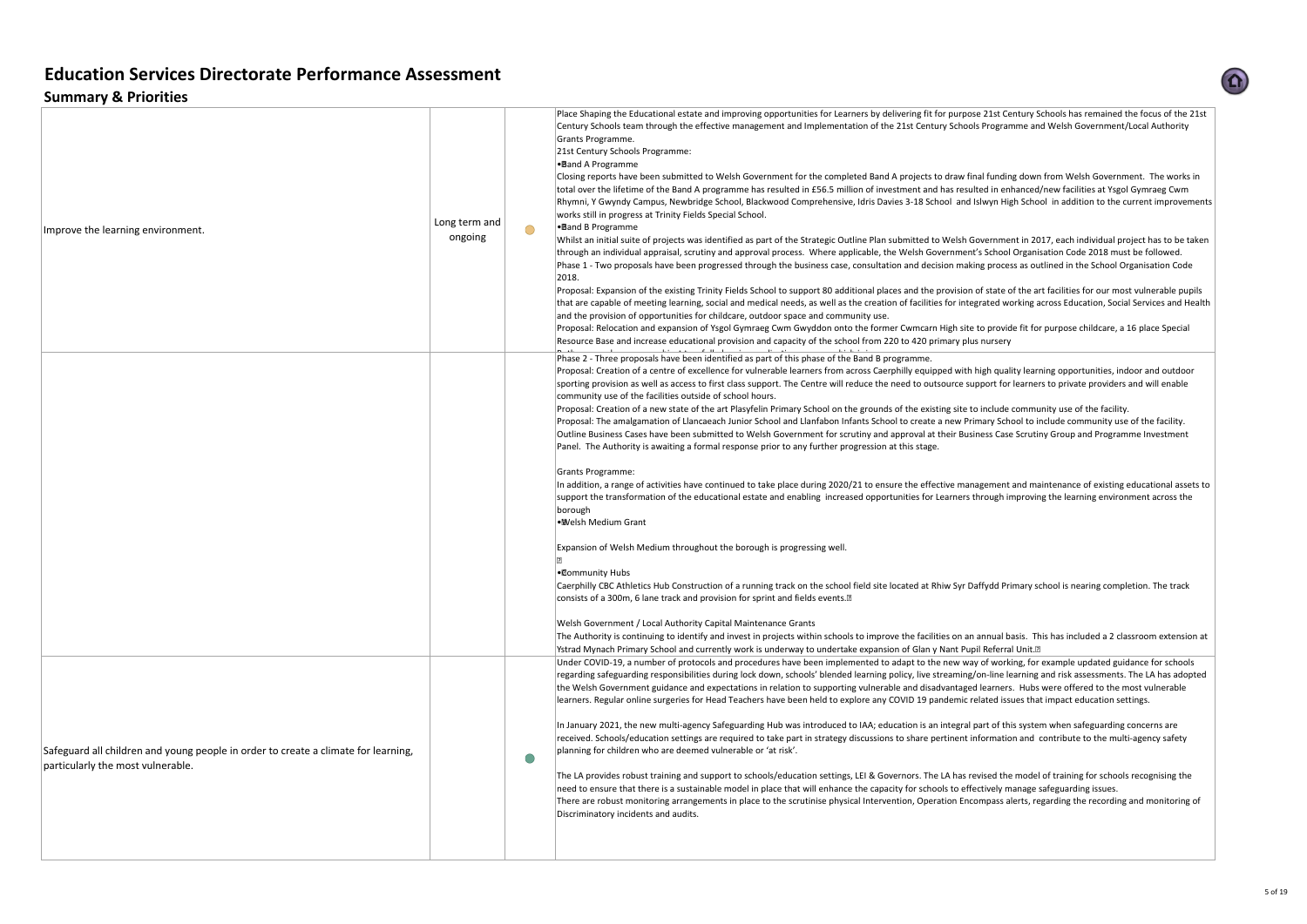\* All exclusion data will be confirmed when verified

# **Performance**





# **What is the Performance information telling us?**

The decision by Welsh Government to cancel all statutory data collections related to attendance and pause all statistical releases due to the coronavirus outbreak has meant that there will not be an official record of pupil attendance for 2020-2021. Attendance data collection in the Autumn term is not a measure of the effectiveness of school strategies or the Local Authority attendance strategy, but largely reflects the number of pupils required to isolate as a result of advice from environmental health services.

The education welfare service has continued to largely repurpose itself to support the welfare of individual families, supporting the pupils return to school on a case-by-case basis. Data is collected on a daily basis identifying the number of pupils (and staff) that are symptomatic, required to self isolate or confirmed to have covid-19. This has supported the LA in identifying (and supporting) schools that are particuarly challenged by a high numbers of cases. The Local Authority's approach to improving attendance is to be reviewed and updated in the summer term.

Similarly, the statistical release for exclusions has also been paused, therefore, preventing a comparison against other local authorities. Prior to lockdown, pupil exclusion across a range of indicators remained too high (number of fixed term exclusions, number of pupils, number of permanents) and remains a significant area for improvement. As in the case of the educational welfare service, education psychology and the inclusion team work with schools and individual pupils to limit the number of exclusions during the lockdown period.

During the year the approach to addressing exclusions has been reviewed with the development of an Inclusion compendium and associated exclusions guidance. to be agreed at Cabinet in June 2021. New processes are being developed and a revised monitoring cycle of exclusion reports to SMT will sign off data. A revised process of support to schools will be in place and reviewed regularly.

Primary Schools **Secondary Schools**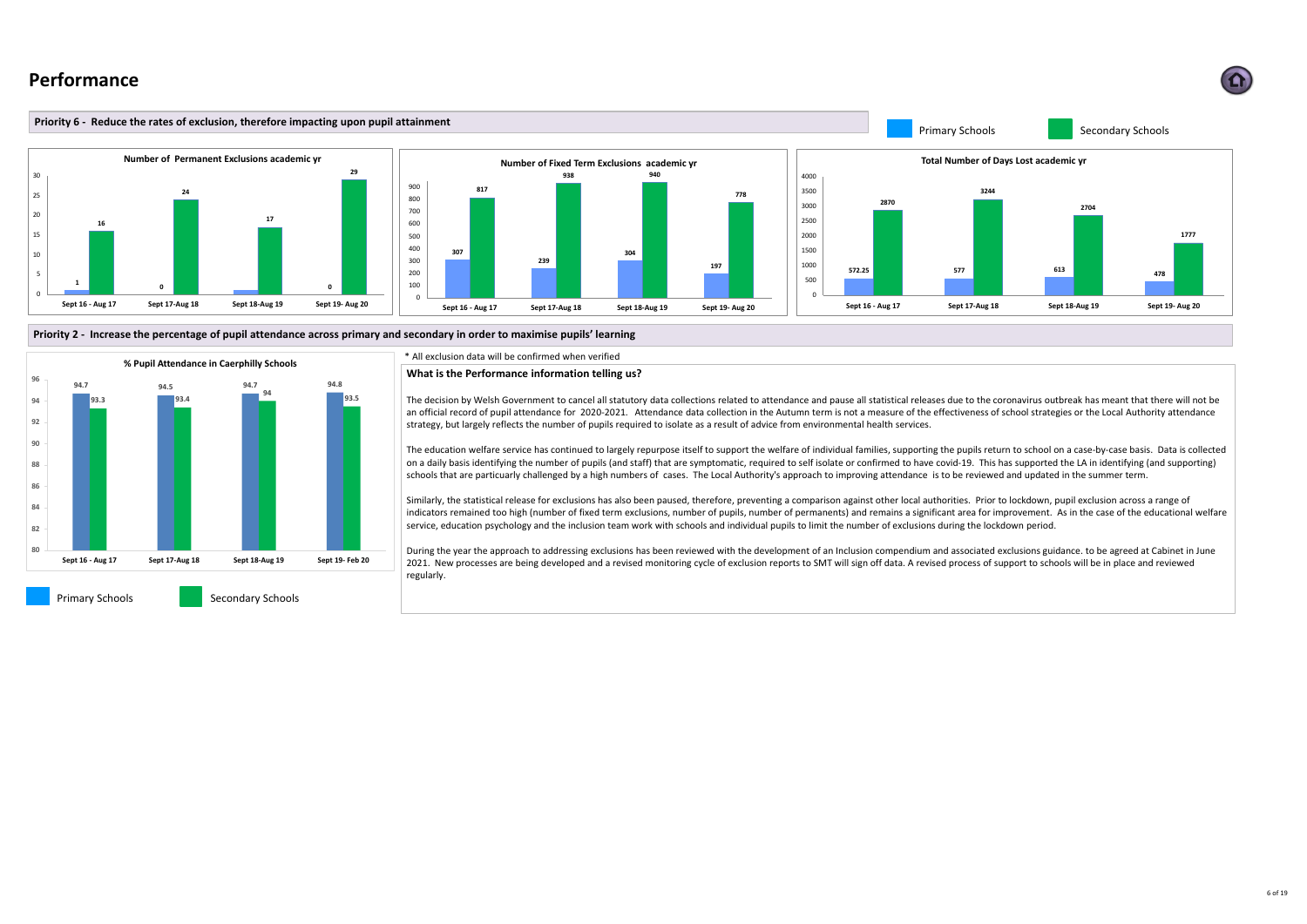# **Performance**

**Priority 1 - Improve outcomes for all learners particularly those within Key Stage 3 and 4 Priority 5 - Improve provision and outcomes for vulnerable groups** 

A summary of perfromance is provided in *Summary & Priorities.*

### **Foundation Phase, Key Stage 2, Key Stage 3.**

In 2018, teacher assessment data is to be utilised solely to inform approaches to teaching and learning int he classroom, rather than as a tool for accountability. Therefore, teacher assessment data and National Reading an level will no longer be published. This applies to the Foundation Phase, Key Stage 2 and Key Stage 3 in all maintained primary and secondary schools.

### **Key Stage 4**

### **Measures**

However, In response to the Coronavirus (Covid-19) pandemic, the Welsh Government cancelled all statutory data collections that would have been due to take place in Summer 2020. This means that no end of key stage data was through to KS3. Due to the cancellation of summer 2020 GCSE, AS and A level examinations, the Welsh Government will not be reporting on KS4 and KS5 school performance measures for 2019/20. Analysis of standards for this ye performance data and, therefore, comparison of year on year progress is not possible.

In 2019, Welsh Government have moved away from threshold measures. The interim performance measures are made up of five headline measures, all based on points scores. Reports on these measures will include Year 11s only. Capped 9 score- calculates the average of the scores for the best awards for all individual learners in the cohort, capped at a specified volume of GCSEs or equivalent qualifications. Literacy- calculates the average of the scores for all individual learners in the cohort, taking the best grade from any of the literature or first language Welsh or English GCSEs awarded to a learner. **Numeracy-** calculates the average of the scores for all individual learners in the cohort, taking the best grade from either of the mathematics or mathematics – numeracy GCSEs awarded to a learner. Science- The science measure calculates the average of the scores for all individual learners in the cohort, taking the best grade from science GCSEs awarded to a learner. Currently this is limited to awards in the WJEC su Welsh Bacc Skills Challenge Certificate-The Welsh Baccalaureate Skills Challenge Certificate measure calculates the average of the scores for the Welsh Baccalaureate Skills Challenge Certificate awards for all individual l National (Level 2) award.

> **NEET** Performance data 20/21 (for Academic year 19/20) recieved in October 2020 and validated by May 21 showed improvement to 1.7% which equates to 34 pupils out of 1979 pupils. This is one of the best reductions in NEETS since 2012

Of those 34 pupils reasons as to why they would not be able to to enter into employment, education or training is a range of reasons including health or

We origninally were concerened that due to the Covid situation the NEET figure would rise in the next reporting period as the nature of the work requires considerable contact opportunity and face to face support and the Virus lockdown restricted this.

However lockdown did result in an opportunity to get information on after school destinations, particularly those already less engaged with schools for various





We have identified this as a new risk in the Directorate Risk Register but reduced the risk to medium as the result was better than hoped for, however the coming summer still presents some challenges so we will keep this on the risk register for now.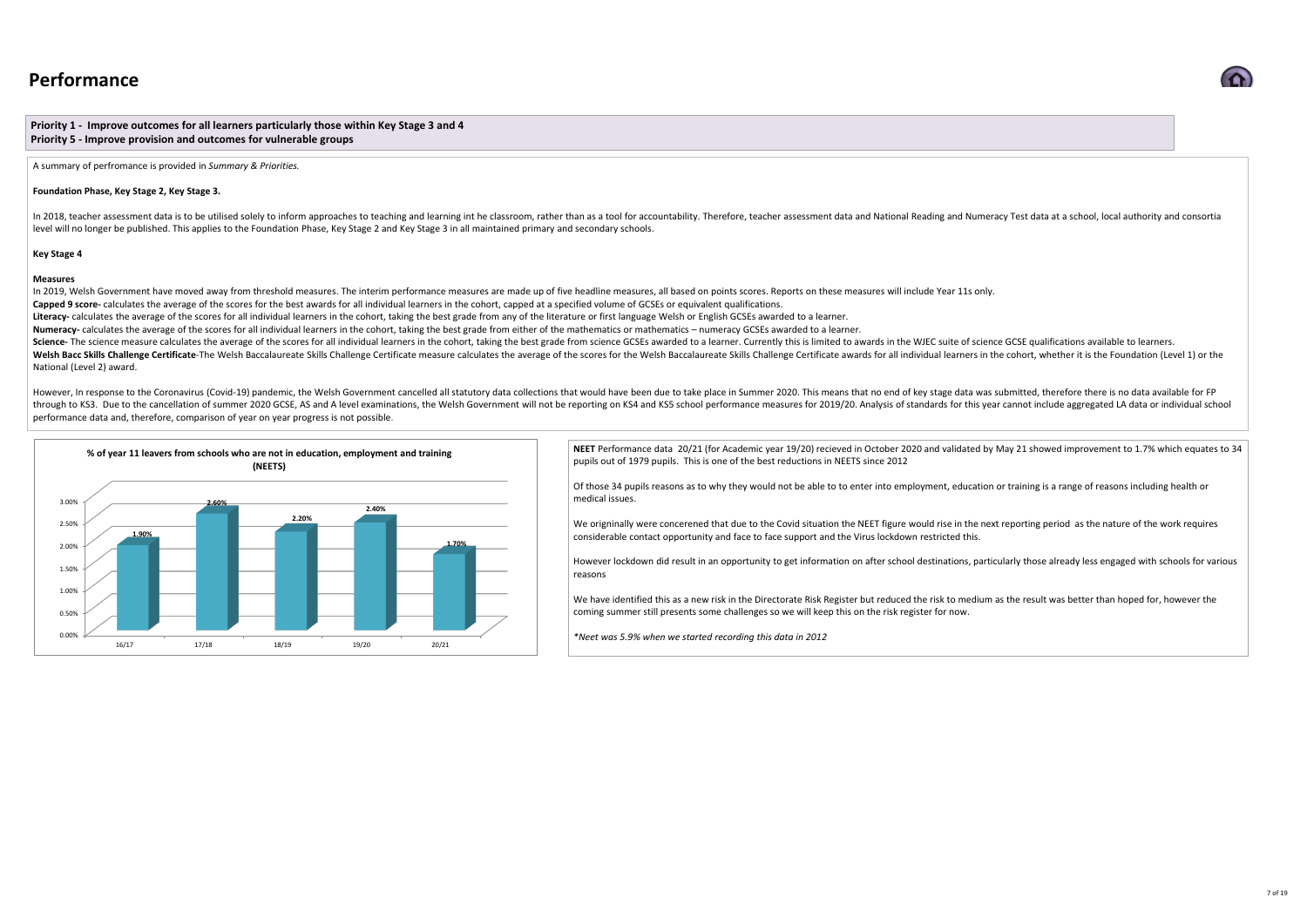# **Performance**

2000

 $\Box$  Registered

 $\Box$  Total

 $\Box$  Unregistered

 $13/14$ 

7848

 $|3594$ 

6347

8116

| 14/15 | 15/16 | 16/17 | 17/18 | 18/19 | 19/20 | 20/21

 $|4691$ 

7418 5796 7685 10688 10665

 $4236$  5426

1982

 $|5781$ 

7763

 $6115$ 

11442 | 14463 | 13787 | 11911 | 12376 | 14924 | 16091

6369

È

Ē







predict as we'd not know at this point whether there will be any further lockdowns.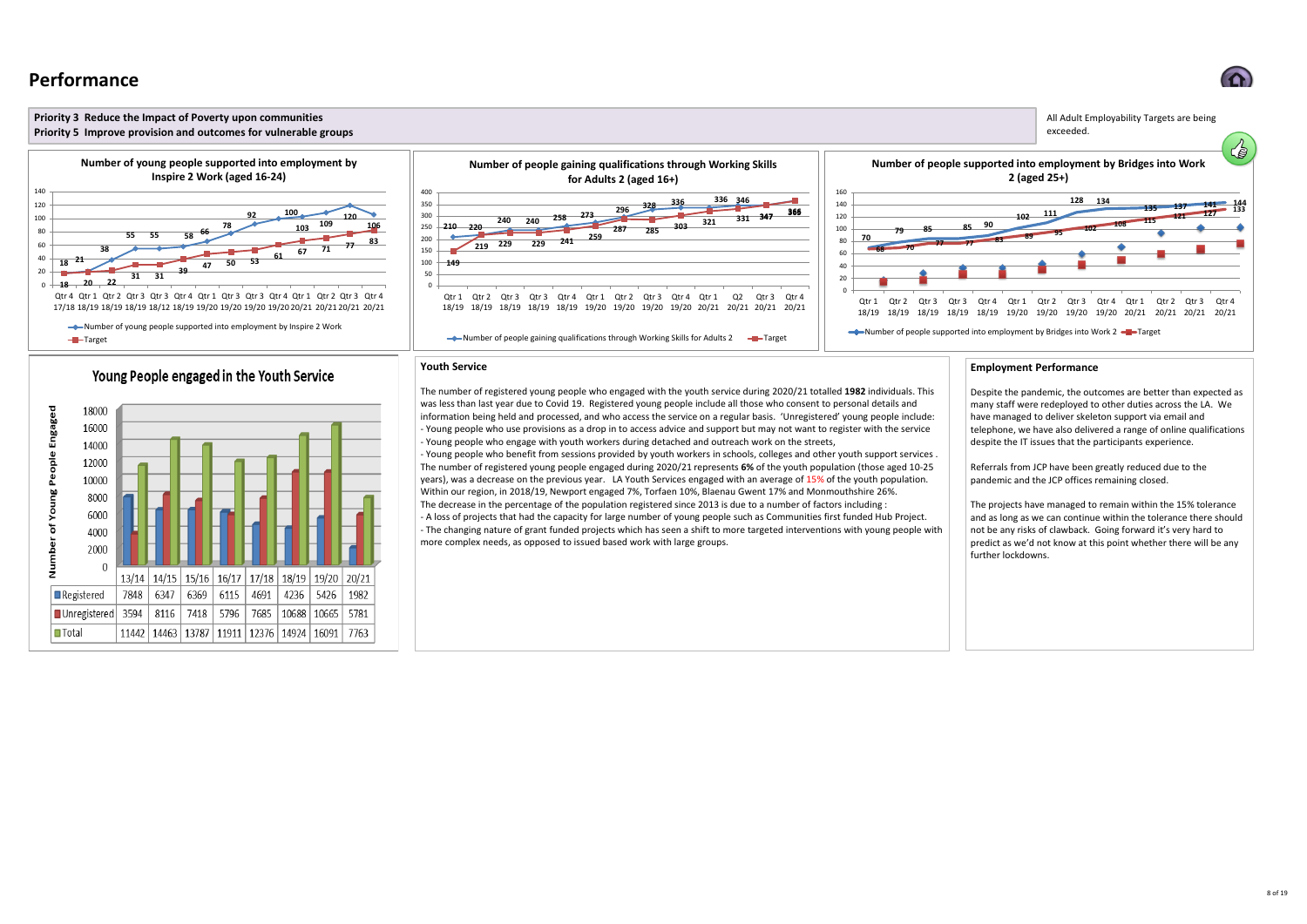

| Secondary & Special Schools (6) |                  |           |                                                              |                               |                             |  |  |  |  |  |
|---------------------------------|------------------|-----------|--------------------------------------------------------------|-------------------------------|-----------------------------|--|--|--|--|--|
|                                 | <b>Standards</b> | Wellbeing | <b>Teaching and</b><br><b>Learning</b><br><b>Experiences</b> | Care, Support<br>and guidance | Leadershi<br><b>Manager</b> |  |  |  |  |  |
| Excellent                       | 17%              | 17%       | 17%                                                          | 17%                           | 17%                         |  |  |  |  |  |
| Good                            | 33%              | 50%       | 50%                                                          | 50%                           | 33%                         |  |  |  |  |  |
| Adequate                        | 50%              | 33%       | 33%                                                          | 33%                           | 50%                         |  |  |  |  |  |
| Unsatisfactory                  | 0%               | 0%        | 0%                                                           | 0%                            | 0%                          |  |  |  |  |  |

| All Schools (32) |                  |                  |                                                       |                               |                             |  |  |  |  |
|------------------|------------------|------------------|-------------------------------------------------------|-------------------------------|-----------------------------|--|--|--|--|
|                  | <b>Standards</b> | <b>Wellbeing</b> | <b>Teaching and</b><br>Learning<br><b>Experiences</b> | Care, Support<br>and guidance | Leadershi<br><b>Manager</b> |  |  |  |  |
| Excellent        | 13%              | 13%              | 13%                                                   | 16%                           | 16%                         |  |  |  |  |
| Good             | 66%              | 69%              | 66%                                                   | 69%                           | 56%                         |  |  |  |  |
| Adequate         | 22%              | 19%              | 22%                                                   | 13%                           | 19%                         |  |  |  |  |
| Unsatisfactory   | 0%               | 0%               | 0%                                                    | 3%                            | 9%                          |  |  |  |  |

More school based complaints were brought to our attention during the 3<sup>rd</sup> quarter, these are higher than the complaints received in  $4<sup>th</sup>$  quarter, this is down to the fact that schools closed again a few days prior to the Christmas holidays. The hub provisions were once again put in place for Jan-March. Also during the 4<sup>th</sup> quarter the amount of Education support services complaints raised, the main trend for these concerns were due to complaints surrounding the Hub provisions and parents eligibility for these places.

# **External Intelligence**



# **Complaints Q3 and Q4 (year-end) 2020/2021 trends**

Please note that 'Schools' figure only capture complaints that have come through to the L.A. Schools have their own complaints policy/process that must be dealt with by the school. However the L.A may give advice and guidance on these complaints but direct them back to the school for response, some complaints go straight to the school and the L.A will not record these. These numbers only reflect the complaints we are aware of.

| <b>Estyn Inspections *</b>  |                  |           |                                                       |                               |                             |  |  |  |  |
|-----------------------------|------------------|-----------|-------------------------------------------------------|-------------------------------|-----------------------------|--|--|--|--|
| <b>Primary Schools (26)</b> |                  |           |                                                       |                               |                             |  |  |  |  |
|                             | <b>Standards</b> | Wellbeing | <b>Teaching and</b><br>Learning<br><b>Experiences</b> | Care, Support<br>and guidance | Leadershi<br><b>Manager</b> |  |  |  |  |
| Excellent                   | 12%              | 12%       | 12%                                                   | 15%                           | 15%                         |  |  |  |  |
| Good                        | 73%              | 73%       | 69%                                                   | 73%                           | 62%                         |  |  |  |  |
| Adequate                    | 15%              | 15%       | 19%                                                   | 8%                            | 12%                         |  |  |  |  |
| Unsatisfactory              | 0%               | 0%        | 0%                                                    | 4%                            | 12%                         |  |  |  |  |

**COVID-19** is again the common theme for these 2 quarters, dealing with the concerns and anxieties of parents during the lockdown period, dealing with hub queries and now dealing with parents concerns regarding their children returning to school.

### **Notes**:

# **Satisfaction**

Satisfaction levels regarding the quality of youth work received by young people remain high: The service conducts the survey in all sections/projects, regardless of open access or more focussed/targeted work and satisfaction levels across all areas are high and consistent. This measure is not considered in isolation, however, with this and other data relating to quality triangulated to ensure that the service can interrogate and respond to results.

The Youth service has a range of other measures that monitor rounder aspects of service, and is reviewing which ones may be included for future reporting.

# **Libraries**

COVID-19 has severely impacted the delivery of all library services to the community bwtween April 2020 - March 2021. All libraries closed their doors to the public on 20/03/2020. Alternative service delivery timeline: LibraryLink Home Delivery service began on 17/7/20. On 1/9/20 Order and Collect began at Bargoed, Caerphilly & Risca Libraries and were extended to all other libraries November 20. October 2020, libraries reclosed for 2 week fire break and resumed services in November. In Dec 20 all libraries reclosed and services suspended as per Welsh Government instruction and library staff were redeployed to support Free School Meal deliveries, TTP and Customer Services Contact Centre until 01/04/2021.

However the closure of the library service during COVID positively saw a dramatic rise in eBook and eAudiobook loans and resource expenditure increased to reflect these changes. Borrowbox users increased by 22.87%, eBook Loans increased to 27,819 from 15,385, an increase of 58.27%, eAudiobook Loans saw loans rise to 21,337 from 14,683, a rise of 31.19%. We recieved approx 516 Order and Collect online applications, and Order and Collect appointments of 4,445. There were an estimated 1171 Library LInk home deliveries for 20/21 with 189 online applications received.



9of 19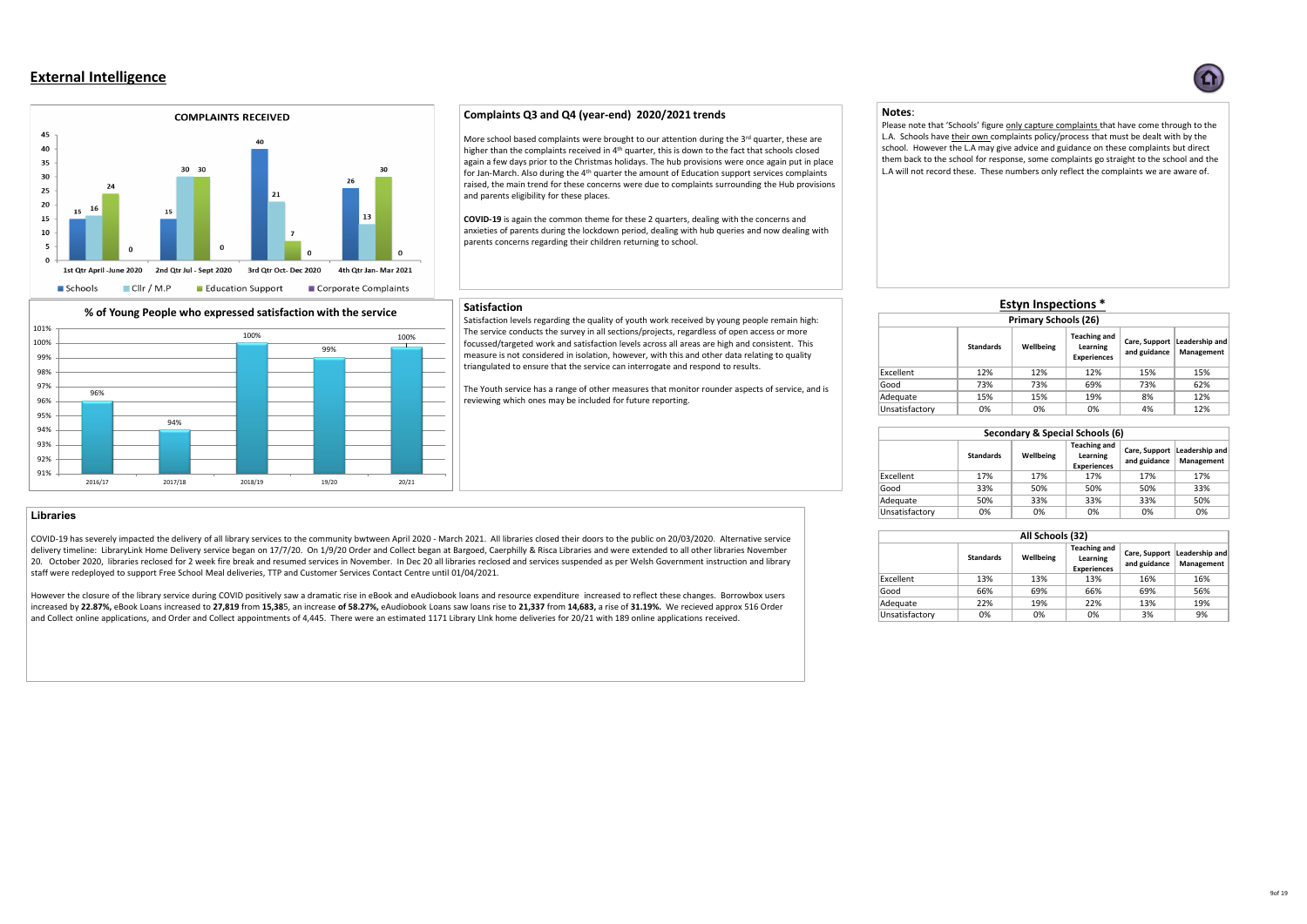# **External Intelligence**

# **Library Service 2019-2020 Core Performance comparisons to 2020-2021**

| <b>Library Service Performance Area</b>                                                                                  | 2018-2019 | 2019-2020 | 2020-2021     | <b>Commentary</b>                                                                                                                                                                                                                           |
|--------------------------------------------------------------------------------------------------------------------------|-----------|-----------|---------------|---------------------------------------------------------------------------------------------------------------------------------------------------------------------------------------------------------------------------------------------|
| The percentage of adults who think the Borough Library Service<br>is 'very good' or 'good' overall                       | 99%       | 98%       | 98%           | The CIPFA Adult Survey conducted during May 2019 and a<br>COVID restrictions the survey will be restricted in 2021.                                                                                                                         |
| Average child satisfaction score with their local library out of 10                                                      | 9.4       | 9.4       | 9.4           | CIPFA Children & Young Adult survey was conducted in Ju<br>with the next one due in Oct 2020 but could not be compl<br>inability for the public to access library buildings.                                                                |
| Percentage of adults who think that the customer care they<br>received from their local library is 'very good' or 'good' | 99%       | 99%       | 99%           | CIPFA Adult Survey conducted during May 2019 has not b<br>restrictions                                                                                                                                                                      |
| Total number of visits to library premises for the year 2020-2021                                                        | 651,926   | 650,881   | N/A           | The figure is unavailable for 2020/2021 due to COVID clos<br>report on the majority of targets.                                                                                                                                             |
| Total number of active borrowers during the year                                                                         | 37,849    | 37,120    | N/A           | Data report is currently unavailable. The All-Wales LMS C<br>2020/2021 active borrowers will not be run until 1st June<br>active borrowers of the service will be lower during this ye                                                      |
| Total loans for the year (adult and child)                                                                               | 563,175   | 452,211   | 38,874        | Previous loan statistics combined item issues and renewal<br>Welsh Consortia Library Management System called Symp<br>agreed by the Wales Consortia that items will be automat<br>20/21 figure includes issues only and no renewal figures. |
| Total loans for the year (adult and child downloads)                                                                     | 32,092    | 49,275    | 49,156        | Included in previous year's figures are eMagazine and eCo<br>that to date, these figures have not been provided to Wel.<br>Government. The figure provided are only for eBook and $\epsilon$                                                |
|                                                                                                                          |           |           | Est. * 68,312 | This figure is estimated complete figure, based on eMagaz                                                                                                                                                                                   |
| Number of Welsh Government Core Entitlements achieved in full<br>or part                                                 | 12/12     | 12/12     | N/A           | A WPLS return for 2020/2021 has not been completed in i<br>disruption. An alternative WPLS return and reporting tem<br>(WG) due for completion by library services in Wales durin                                                           |
| Number of Welsh Government measurable Quality Indicators<br>achieved in full or part                                     | 8 in Full | 7 in Full | N/A           | This data has been verified by Welsh Government                                                                                                                                                                                             |
|                                                                                                                          | 2 in Part | 1 in Part |               |                                                                                                                                                                                                                                             |
|                                                                                                                          |           | 1 Fail    |               |                                                                                                                                                                                                                                             |

### **What is our Estyn Inspections telling us?**

### **Estyn Inspections**

\* The data in the table above represents an overview of Estyn inspections from September 2017 to March 2020. This is from the introduction of a revised framework for Estyn inspections to the period where all activity was suspended due to the coronavirus outbreak. Estyn's guidance on self-evaluation for local authority inspections states that judgements will be based on evidence from inspections over a three year period. Therefore, evaluations have to take all inspections during this timeframe into account. Estyn inspections have been suspended until September 2021.

### **What is our other customer intelligence telling us?**

### **Libraries**

In the recent Caerphilly conversation survey Survey conducted during November / December 2020, results noted that: **55%** of survey participants were aware of the LibraryLink/remote ordering library services during COVID. They also considered Library as important as a key frontline service. They felt that libraries are considered a service important for face to face delivery and supported using existing buildings such as libraries to develop 'hubs' where residents can access multiple council services.







### **Estyn Local Authority Review:**

Estyn undertook a review of all local authorities in Autumn 2020. Caerphilly's report noted the following features:

- The local authority has responded swiftly to the demands of the pandemic. Officers have placed a strong emphasis on supporting schools as much as they can, while also providing clear leadership.
- Different departments within the local authority have worked collaboratively during the pandemic, resulting in a co-ordinated approach to supporting schools and PRUs, pupils, staff and parents. This has been a strong featu
- Schools have also been positive about the way in which the local authority has communicated with parents/carers. For example, it communicated directly with them regarding the live streaming of lessons, helping to manage pa
- Priority has been given to safety and wellbeing with a particularly strong emphasis on meeting the needs of the most vulnerable pupils, particularly those eligible for free school meals.
- Elected members have been kept well informed of developments relating to education. They have received regular updates and reports.
- The local authority has worked closely with the regional consortium to provide support for schools to plan for learning this term. Officers have encouraged schools to take advantage of the resources and professional learni

Following publication of a national report, a number of recommendations were stated for all local authorities:

- Urgently address barriers to learning at home, particularly where this is due to a lack of access to suitable computers or adequate connectivity
- Improve the quality of the distance and blended learning experiences for pupils by supporting more effective teaching across and within schools and PRUs
- Develop a coherent approach to improve progress in literacy, numeracy and personal and social skills of vulnerable pupils disproportionally affected by the pandemic, for example pupils eligible for free school meals
- Establish strategies to monitor and address the long-term impact of the pandemic on the physical and mental health of pupils
- Create opportunities to take stock and evaluate the impact of policies and practices developed since the start of the pandemic to inform future ways of working and curriculum design.



iting May 2019 and are conducted bienially. Due to ongoing restricted in 2021.

was conducted in July 2018. Surveys are conducted biennially It could not be completed due to Covid restrictions and the ry buildings.

; May 2019 has not been repeated in 2021 due to ongoing covid

21 due to COVID closures, which impacts our services ability to

The All-Wales LMS Consortia have agreed the report for be run until 1st June 2021. However we can correctly assume e lower during this year due to COVID.

 $m$  issues and renewals. On  $1/4/20$ , Caerphilly moved to the t System called Symphony. During COVID-19 closures, it was tems will be automatically renewed by the system, this means no renewal figures.

 $\theta$  eMagazine and eComic usage statistics. It is important to note een provided to Welsh library authorities by Welsh enly for eBook and eAudiobooks that are issued.

 $\epsilon$  based on eMagazine and eComics taken from 2019/2020 $^*$ 

t been completed in its standard form due to the COVID-19 In and reporting template is currently being prepared by MALD ervices in Wales during June / July 2021.

10of 19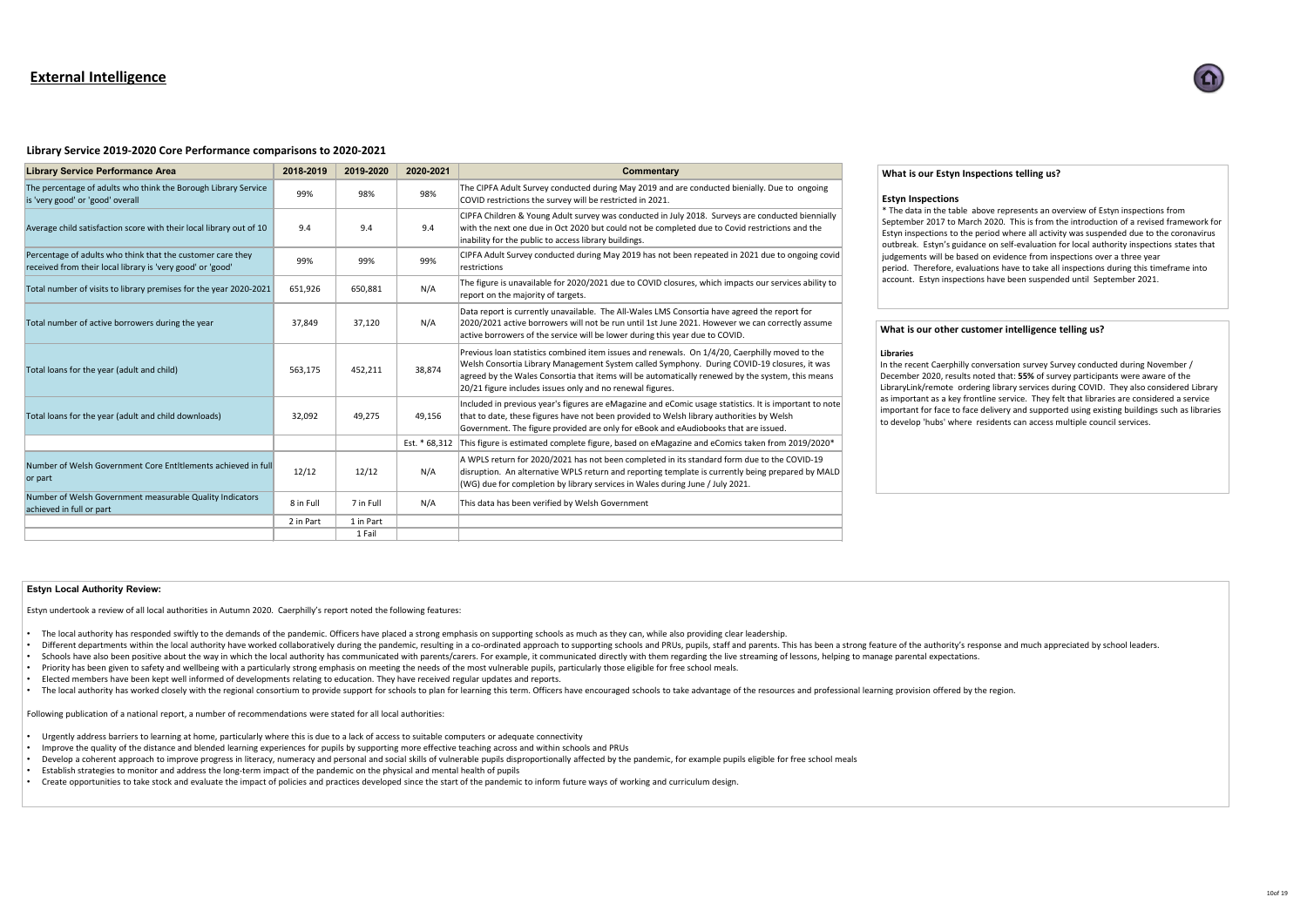*The calculation in the iTrent sickness report for schools is not working. HR are aware of this and are working to resolve the problem.* 

# **Resources - People**





### **Workforce information**

In the sickenss absence data above, from Quarter 4 there is another Early Years catergory which is not in Quarter 3. The new area was part of a realignment of structure that was agreed by CMT in Nov and started 1<sup>st</sup> Dec 2  $\vert$  extra funding that came in.

**% Sickness Absence-** The names of the school setting/setting type have been removed in above figure to ensure the figures relatings to a specific setting are not revealed.

Headteacher recruitment:

- There are currently four primary school federations (8 schools in total)
- There are currently five primary school collaborations (10 schools in total)
- No secondary collaborations or federations.
- There are currently two headteacher vacancies.



|                                                                        | <b>Education</b> |                                 |        |                  |        |                  |                                      |         |  |  |  |
|------------------------------------------------------------------------|------------------|---------------------------------|--------|------------------|--------|------------------|--------------------------------------|---------|--|--|--|
|                                                                        | <b>Quarter 1</b> |                                 |        | <b>Quarter 2</b> |        | <b>Quarter 3</b> | <b>Quarter 4</b>                     |         |  |  |  |
|                                                                        |                  | Educati Schools Educati Schools |        |                  |        |                  | Educati   Schools   Educati   School |         |  |  |  |
| <b>Voluntary Leavers</b>                                               | 3                | 25                              | 11     | 71               | 5      | 38               |                                      | 22      |  |  |  |
| <b>Other Leavers</b>                                                   |                  | 12                              | 1      | 50               |        | 17               | 5                                    | 4       |  |  |  |
| <b>Total Leavers</b>                                                   | 4                | 37                              | 12     | 121              | 6      | 55               | 12                                   | 26      |  |  |  |
| <b>New Starters</b>                                                    | 3                | 16                              | 10     | 84               | 1      | 53               | 9                                    | 41      |  |  |  |
| Number of Teacher                                                      | 234              | $N/A**$                         | 181    | $N/A**$          | 146    | $N/A**$          | 143                                  | $N/A**$ |  |  |  |
| <b>Headcount</b>                                                       | 626              | 3338                            | 623    | 3311             | 614    | 3314             | 609                                  | 3311    |  |  |  |
| <b>FTE</b>                                                             | 407.58           | 2504.78                         | 411.05 | 2480.56          | 408.41 | 2495.08          | 407.09                               | 2496    |  |  |  |
| 55 and over                                                            | 163              | 607                             | 165    | 597              | 162    | 607              | 161                                  | 619     |  |  |  |
| % of headcount                                                         | 26.03%           | 18.18%                          | 26.48% | 18.03%           | 26.38% | 18.31%           | 26.43%                               | 18.69%  |  |  |  |
| ** Data not available as Agency staff are employed directly by schools |                  |                                 |        |                  |        |                  |                                      |         |  |  |  |

|                           |              | <b>Quarter 3</b> |                | <b>Quarter 4</b> |             |                  |  |  |
|---------------------------|--------------|------------------|----------------|------------------|-------------|------------------|--|--|
| <b>% Sickness Absence</b> | <b>Short</b> | Long             | <b>Overall</b> | <b>Short</b>     | Long        | <b>Overall %</b> |  |  |
|                           | <b>Term</b>  | <b>Term</b>      | %              | <b>Term</b>      | <b>Term</b> |                  |  |  |
| <b>Primary Schools</b>    | 1.25         | 2.24             | 3.50           | 0.74             | 2.19        | 2.93             |  |  |
| <b>Secondary Schools</b>  | 1.64         | 1.29             | 2.93           | 0.52             | 1.25        | 1.77             |  |  |
| Other 1                   | 0.64         | 1.14             | 1.77           | 0.10             | 2.26        | 2.36             |  |  |
| Other 2                   | 2.67         | 2.21             | 4.89           | 1.11             | 2.89        | 4.00             |  |  |
| <b>Schools Total</b>      | 1.44         | 1.87             | 3.31           | 0.66             | 1.89        | 2.55             |  |  |

| Q3 Monthly Breakdown                           |                             | <b>Oct-20</b>       |                |                             | <b>Nov-20</b> |      |                                    | <b>Dec-20</b> |         | Q4 Monthly Breakdown                           |                             | <b>Jan-21</b>       |                |                             | <b>Feb-21</b> |       |                                    | $Mar-21$ |         |
|------------------------------------------------|-----------------------------|---------------------|----------------|-----------------------------|---------------|------|------------------------------------|---------------|---------|------------------------------------------------|-----------------------------|---------------------|----------------|-----------------------------|---------------|-------|------------------------------------|----------|---------|
| % Sickness Absence                             | <b>Short</b><br><b>Term</b> | Long<br><b>Term</b> | <b>Overall</b> | <b>Short</b><br><b>Term</b> | Long<br>Term  |      | Overall %   Short Term   Long Term |               | Overall | % Sickness Absence                             | <b>Short</b><br><b>Term</b> | Long<br><b>Term</b> | <b>Overall</b> | <b>Short</b><br><b>Term</b> | Long<br>Term  |       | Overall %   Short Term   Long Term |          | Overall |
| Inclusion & Additional Learning Needs          | 1.95                        | 2.07                | 4.02           | 1.29                        | 3.35          | 4.64 | 1.05                               | 3.27          | 4.32    | Inclusion & Additional Learning Needs          | 0.93                        |                     | 0.93           | 0.35                        | 4.16          | 4.51  | 1.02                               | 3.98     | 5.00    |
| <b>Early Years</b>                             | 0.95                        | 1.09                | 2.04           | 3.43                        | 1.09          | 4.52 | 2.24                               | 1.59          | 3.83    |                                                | 2.21                        | 3.71                | 5.93           | 3.64                        | 28.92         | 32.56 |                                    | 15.26    | 15.26   |
| <b>Youth Services</b>                          | 0.57                        | 1.87                | 2.44           | 0.77                        | 1.82          | 2.59 | 0.02                               | 2.82          | 2.84    | <b>Early Years</b>                             |                             |                     |                |                             |               |       |                                    |          |         |
| School Improvement                             | 0.25                        | 1.54                | 1.79           | 3.06                        |               | 3.06 | 1.67                               | 2.68          | 4.36    | <b>Early Years Service</b>                     | 0.93                        |                     | 0.93           | 1.20                        | 0.32          | 1.52  | 2.28                               | 0.86     | 3.14    |
| <b>Learning Education and Inclusion Total</b>  | 1.20                        | 1.69                | 2.89           | 1.99                        | 2.03          | 4.02 | 1.25                               | 2.64          | 3.89    | Youth Services                                 | 1.19                        | 1.68                | 2.87           | 0.65                        | 1.55          | 2.20  | 1.24                               | 1.60     | 2.83    |
| Library Service                                | 0.61                        | 6.12                | 6.73           | 1.37                        | 7.22          | 8.60 | 1.54                               | 7.03          | 8.57    | School Improvement                             |                             | 2.81                | 2.81           |                             | 2.78          | 2.78  | 0.60                               | 2.77     | 3.37    |
| <b>Adult Education</b>                         |                             |                     |                |                             |               |      |                                    |               |         | <b>Learning Education and Inclusion Total</b>  | 0.99                        | 2.40                | 3.39           | 0.69                        | 2.95          | 3.64  | 1.35                               | 2.74     | 4.09    |
| <b>ESF Project Team</b>                        | 1.29                        | 4.72                | 6.00           | 1.68                        | 3.32          | 5.00 | 0.61                               |               | 0.61    | Library Service                                | 5.36                        | 9.27                | 14.63          | 0.77                        | 15.72         | 16.48 | 3.60                               | 8.64     | 12.24   |
| Admissions and Exclusions                      | 8.45                        | 5.63                | 14.08          |                             |               |      |                                    |               |         | <b>Adult Education</b>                         |                             |                     |                |                             |               |       |                                    |          |         |
| Admin, Data and Information                    |                             | 14.43               | 14.43          |                             | 9.73          | 9.73 |                                    | 10.52         | 10.52   | <b>IESF Project Team</b>                       | 1.97                        |                     | 1.97           | 1.04                        | 5.15          | 6.19  |                                    | 4.49     | 4.49    |
| <b>Education Planning &amp; Strategy Total</b> | 1.15                        | 5.16                | 6.31           | 1.03                        | 4.70          | 5.73 | 0.86                               | 3.88          | 4.75    | Admissions and Exclusions                      |                             | n                   |                |                             |               |       |                                    |          |         |
|                                                |                             |                     |                |                             |               |      |                                    |               |         | Admin, Data and Information                    |                             | 10.32               | 10.32          |                             |               |       |                                    |          |         |
|                                                |                             |                     |                |                             |               |      |                                    |               |         | <b>Education Planning &amp; Strategy Total</b> | 3.07                        | 5.14                | 8.22           | 0.63                        | 9.29          | 9.92  | 1.82                               | 5.40     | 7.22    |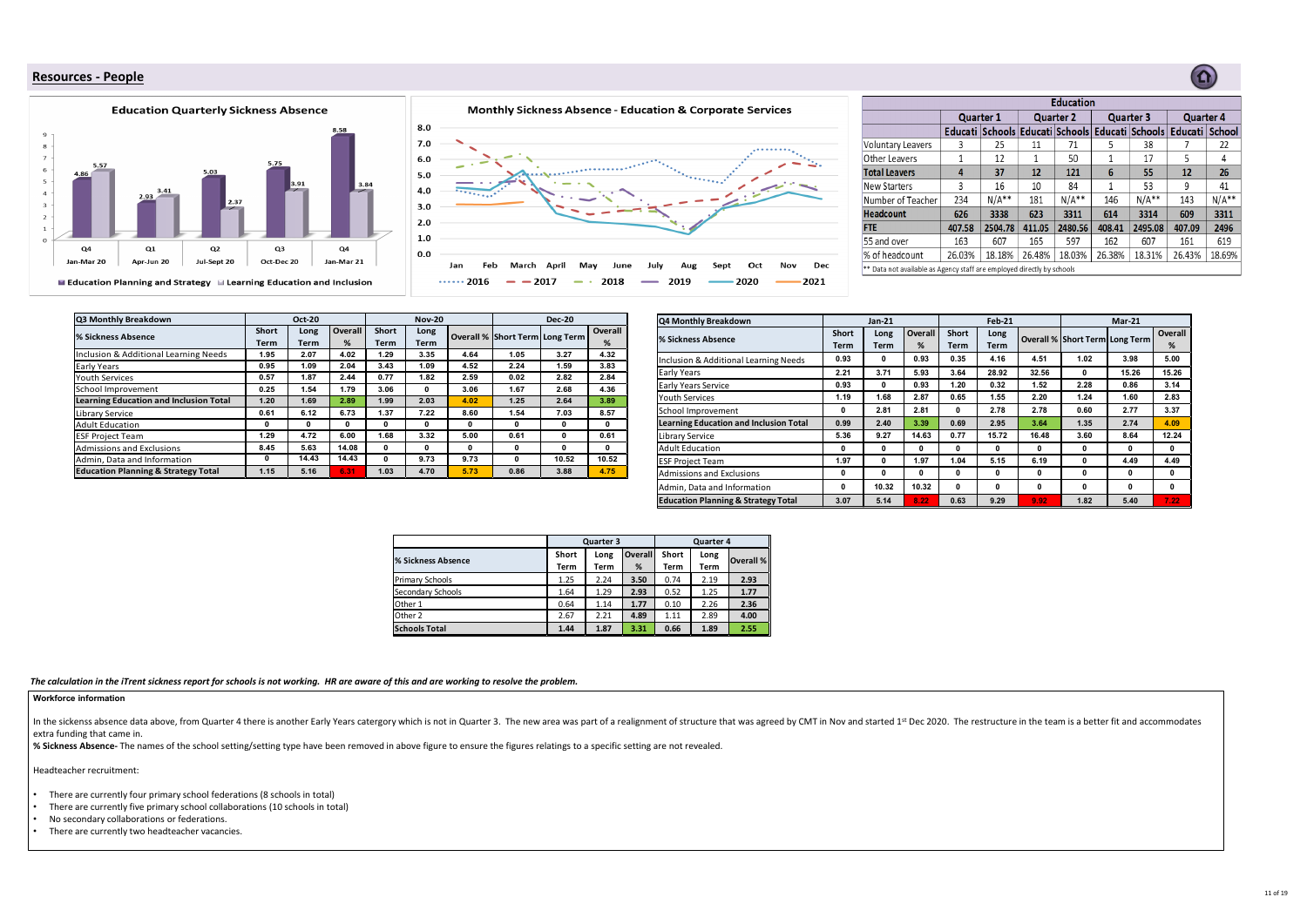| <b>Summary</b>                                                    | <b>Original Estimate</b><br>2020/21 | <b>Revised Estimate</b><br>2020/21 | <b>Anticipated Outturn</b><br>2020/21 | <b>Anticipated Variance</b><br>2020/21 |
|-------------------------------------------------------------------|-------------------------------------|------------------------------------|---------------------------------------|----------------------------------------|
|                                                                   | £000's                              | £000's                             | £000's                                | Under / (Over)                         |
| <b>Schools Related</b>                                            | 118,513                             | 113,167                            | 103,097                               | 10,070                                 |
| Education                                                         | 16,591                              | 22,015                             | 20,322                                | 1693                                   |
| Lifelong Learning                                                 | 3,799                               | 3,819                              | 3,377                                 | 442                                    |
| Home to School /<br>College Transport<br>(Part of<br>Communities) |                                     | 7,283                              | 6,383                                 | 900                                    |
| <b>Total Service</b><br><b>Expenditure</b>                        | 138,903                             | 146,284                            | 133,179                               | 13,105                                 |

The Council has 86 schools and 1 Pupil Referral Unit, 18 public libraries and 6 Community Education Venues (used predominantly by Youth and Adult Services). Condition surveys undertaken for all schools support the Director Capital budget, £1.4 million (this excludes Welsh Government capital grant funding). The surveys show backlog maintenance for P1, P2 & P3 tasks of circa £30m.

There has been significant grant funding in recent years from WG which has been targeted at key priority areas including roofs, boilers, windows, fire risk assesment works and health and safety priorities. The works need t undertaken during schools holidays when no learners are on site. In order to ensure timely delviery of the project additonal resources will need to be available within the building consultancy which will be funded by the g

The in year movment in school balances has a sizable increase and includes late grant funding from WG of circa £4.6m and some notable savings totalling circa £1m. Notably in the primary sector savings linked to swimming an all sectors plus the ability to include additional IT spend on the Hardship Claim for March 2021.

|--|

## **Assets**

This investment together with the ongoing school capital programme will significantly reduce the backlog maintenance within schools.

There is more information within the resources box above.

### **S** our People Resource and Asset Resource Information telling us for 20/21?

turn position for Education, Lifelong Learning & Schools is an underspend of £13m, the largest element relates to an underspend in schools

ear movement in school balances is an increase of £10m, increasing from £1.3m to £11.3m at the end of 2020-21. This sizable increase late grant funding from WG of circa £4.6m and some notable savings totalling circa £1m. Notably in the primary sector savings linked to ng and the supply reimbursement scheme, carbon reduction across all sectors plus the ability to include additional IT spend on the o Claim for March 2021.

eviewing the balances position across our schools we're very much aware of the late grant funding that came into schools; areas of end / saving in this year's formula allocations simply because schools didn't have the opportunity to progress some areas of spend; schools ending plans for 2020-21 that again could not be progressed due to uncertainty of this last year;

ertainty with regards to on-going support linked to covid (at this point we're working on the basis that the Authority will be able to submit p Claims to the end of September 2021).

of the circumstances of this last year, it's proposed that there will be no claw-back of excessive balances in this current financial year. This is ed by Officers in the Authority and will be recommended to School Budget Forum members in June. It's recognised that some schools may ittle bit longer to consider the best use of some higher balances and an opportunity to meet with their Support Officer to look at future iections.

ommendation to School Budget Forum members is to allow schools a 2 year period to meet the recommended levels of school balances. provide schools with time to plan to ensure the best use of reserves.

ommendation is that all schools should comply with the guidance by the end of FY 2022-23 (31.03.23). For some schools this longer period be necessary and if there are circumstances whereby a school requires longer than 24 months then this would need to be approved by ucation Officer, Director and S151 Officer.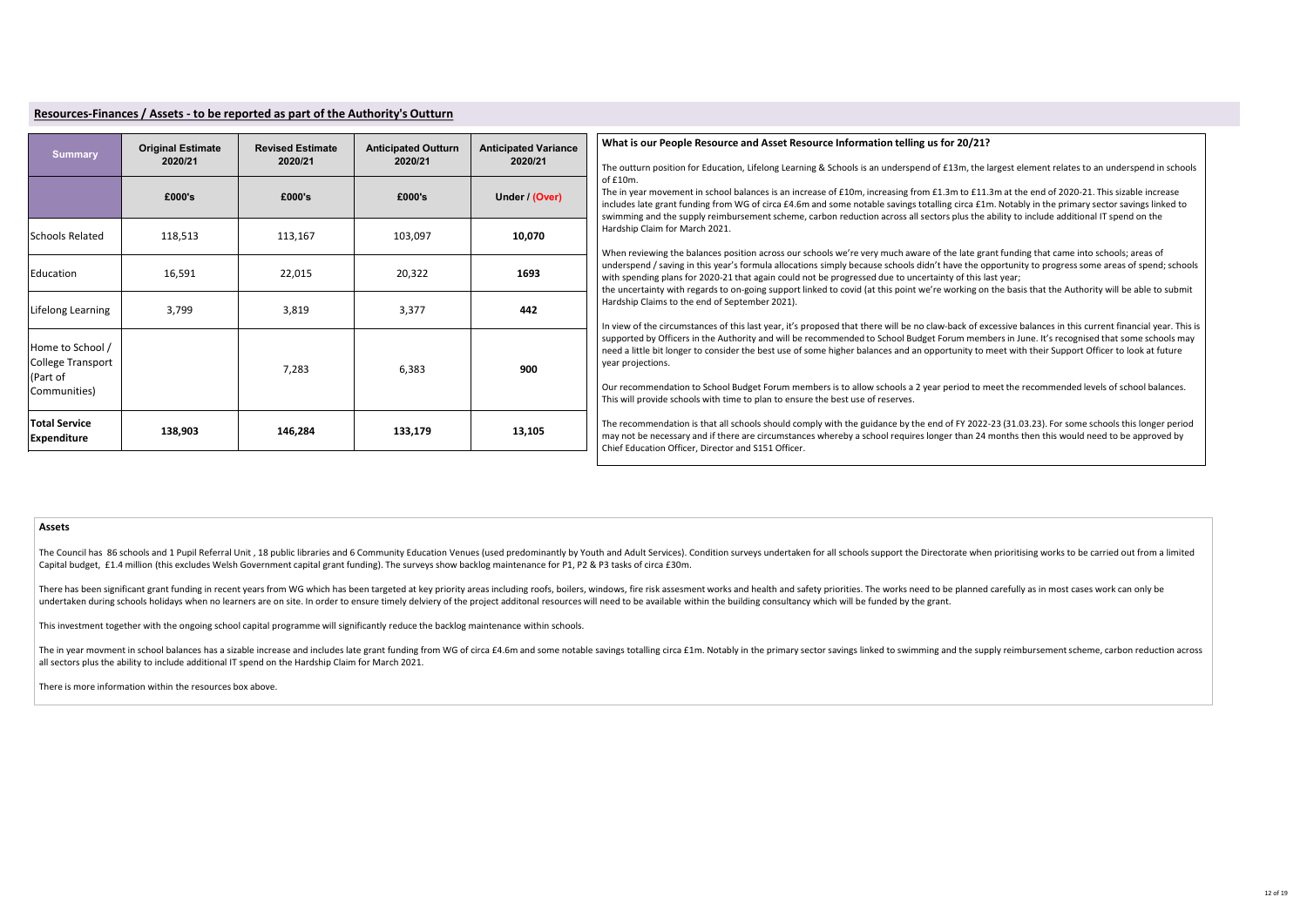| <b>Name of Report</b>                            | Regulator<br>Proposal                                                                                                     | <b>Action</b><br><b>PREVIOUS UPDATE</b><br><b>Regulator Proposal</b>                                                                                                                                                                                                                                                                                                                                                                      |                                                                                                                                                                                                                                                                                                                                                                                                                                                                                       |                                                                                                                                                                                                                                                                                                                                                                                                             |                                     | When will<br>be<br>Responsible   completed                           | <b>CURRENT UPDATE - May 2021</b>                                                                                                                                                                                                                                                                                                                                                                            | <b>Status</b>   | Percentage<br>completed |
|--------------------------------------------------|---------------------------------------------------------------------------------------------------------------------------|-------------------------------------------------------------------------------------------------------------------------------------------------------------------------------------------------------------------------------------------------------------------------------------------------------------------------------------------------------------------------------------------------------------------------------------------|---------------------------------------------------------------------------------------------------------------------------------------------------------------------------------------------------------------------------------------------------------------------------------------------------------------------------------------------------------------------------------------------------------------------------------------------------------------------------------------|-------------------------------------------------------------------------------------------------------------------------------------------------------------------------------------------------------------------------------------------------------------------------------------------------------------------------------------------------------------------------------------------------------------|-------------------------------------|----------------------------------------------------------------------|-------------------------------------------------------------------------------------------------------------------------------------------------------------------------------------------------------------------------------------------------------------------------------------------------------------------------------------------------------------------------------------------------------------|-----------------|-------------------------|
|                                                  |                                                                                                                           | started to track data on outcomes for children<br>and consideration is needed for tracking<br>parental outcomes                                                                                                                                                                                                                                                                                                                           | Areas for Improvement - Long term: Council has $ 1$ . Develop a system to link to the employability /<br>legacy programmes to track parental outcomes in<br>tackling poverty.<br>2. Deliver training on and explore the use of the<br>family resilience tool by frontline staff to track<br>outcomes                                                                                                                                                                                  | 1. A joint meeting was held between Family<br>Support, Legacy and Employability leads to plan<br>implementation of how to track parental<br>transition to employability<br>programmes<br>2. Resilience training has been delivered across<br>different target groups. Evaluations were very<br>positive and next steps identified.                                                                          | Sarah Mutch                         | 1. March<br>2020<br>2. July 2020                                     | This action has been superseded by the new<br>Early years model (ante natal to 7 years of age)<br>linking with Caerphilly Cares and Employment<br>triage teams. We are exploring WCCIS, Health<br>database and Education data base and linkages<br>between for tracking. These improvements have $ $ Complete<br>been embedded in a whole system redesign.                                                  |                 | 100%                    |
| <b>WAO Ref</b><br>1073A2019<br><b>March 2019</b> | Well-being of<br>Future<br><b>Generations</b> - An<br>examination of<br>of the Flying Start attend regularly<br>Programme | Area for Improvement - Prevention<br>* Consideration of the approach to engaging<br>those parents who are not currently taking up<br>or attending Flying Start.<br>* Consideration of the approach to re-engaging<br>improving take up $ $ parents who are unable to                                                                                                                                                                      | Explore the initial data form Parent Champions to<br>identify parental issues during 2018/19 and consider $ $ analysed.<br>how this data could be used to shape future delivery                                                                                                                                                                                                                                                                                                       | We have collated the data but this is yet to be                                                                                                                                                                                                                                                                                                                                                             | Sarah Mutch                         | $Mar-20$                                                             | This is a whole system redesign including a<br>'single point of access' for all families ante natal<br>to 7 years or age, with links built into older<br>children and families to ISCAN (this is children<br>with additional needs) and SPACE well-being<br>panel. This action superseded, the heirarchy of<br>support and parent champions are at the heart<br>of that.                                    | <b>Complete</b> | 100%                    |
|                                                  |                                                                                                                           | Area for Improvement - Integration<br>* Consideration of how increasing take up and<br>attendance could impact positively and<br>negatively on the demand for, and capacity of,<br>other Council<br>and non-Council services (both public bodies<br>and voluntary sector)<br>* Consideration as to whether all step leads are<br>fully conversant with the definition of<br>Integration as set out in the Act                             | 1. Explore use of the resilience framework to identify This is in the early stages of development and<br>barriers to attendance<br>2. Explore development of 'My Journey booklet' into<br>an electronic all for families<br>3. Develop case studies to show added value of<br>integration of early intervention preventative services<br>with statutory provision<br>4. There are 4 actions relating to corporate learning<br>for staff and members to embed the 5 ways of<br>working | planning prior to implementation.                                                                                                                                                                                                                                                                                                                                                                           | Sarah Mutch<br>$ 8$ Ros Roberts $ $ | Action 1-3 -<br>Action 4.<br>May 19-<br>March 2020                   | The whole system redesign has taken on<br>integration with intergrated outcomes, co-<br>location, shared databases, integration of the<br>teams and so forth. This also includes voluntary<br>$\vert$ March 2020 $\vert$ sector and other statutory services.                                                                                                                                               | <b>Complete</b> | 100%                    |
|                                                  |                                                                                                                           | Area for Improvement - Collaboration:<br>Consideration of how collaborating in different<br>ways may help to engage parents who are not<br>taking up the Flying Start offer, for example,<br>health visitors, Parent Champions.                                                                                                                                                                                                           | 1. Implement use of the 'My Journey booklet<br>antenatal to ensure families understand the<br>programme and to all delivery partners.<br>2. Continue development of wider collaboration work is more added value to a regionalised approach to Sarah Mutch $\vert$ Mar-20<br>though Children First task group                                                                                                                                                                         | 1. The My Journey booklet has been finalised and<br>is at print run stage.<br>2. Following our initial research we believe there<br>collaboration under early years integration and<br>Children First.                                                                                                                                                                                                      |                                     |                                                                      | See above comments on the early years<br>transformation model.                                                                                                                                                                                                                                                                                                                                              | <b>Complete</b> | 100%                    |
|                                                  |                                                                                                                           | Area for Improvement - Involvement<br>Development of innovative ways of reaching<br>and engaging families who do not take up<br>entitlement or do not consistently attend<br>sessions<br>Consider impact of the 'parent champions';<br>Consistent provision of feedback across all<br>Council services to people who engage in<br>consultations<br>Further exploration of how digital technologies<br>could increase take up & attendance | 1. Explore text remind systems for feasibility<br>2. Closer working between childcare and parenting<br>teams for families who are struggling with<br>attendance<br>3. Evaluate the impact of Parent Champions in the<br>community.                                                                                                                                                                                                                                                    | 1. Initial research is showing the text system is<br>more complex to comply with unsolicited<br>marketing rules so this may take longer to<br>achieve.<br>2. There has been increased connection between<br>childcare settings and parenting teams both<br>informally as well as formally through the joint<br>cluster meetings.<br>3. Plans to start evaluation of Parent Champions<br>in the autumn term. | Sarah Mutch                         | 1. August<br>2019<br>2. August<br>$ 2019\rangle$<br>3. March<br>2020 | Parent champions are embedded in the way of<br>working, but the revolution is in the digital<br>technologies and giving families a much wider in<br>access and the right support at the right time.<br>Face to face support still takes place to support<br>those who are digtally excluded.<br>Mifi units with chromebooks can be loaned to<br>families with capabilities but no equipment or<br>resource. | <b>Complete</b> | 100%                    |



<span id="page-12-0"></span>

| <b>Regulatory Proposals and update</b> |
|----------------------------------------|
|----------------------------------------|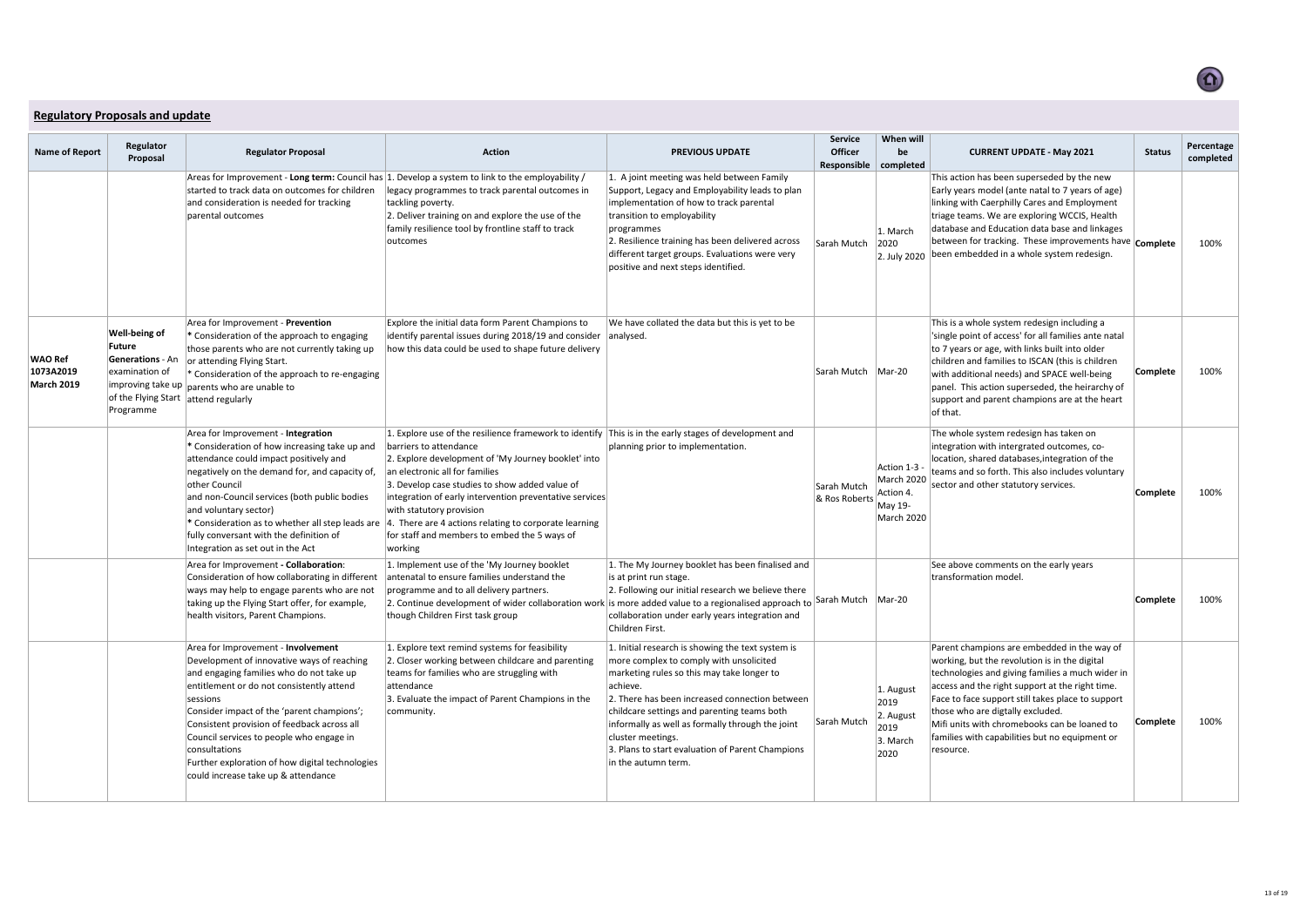# **Risk Register 2020-21**

| Ref                 | Topic and<br>Service                       | Risk, opportunities and Impact                                                                                                                                                                                                                                                                                                                                                                                                                                                                                                                                                                                                                                                     | Mitigation actions - (What actions can we take to<br>address and reduce the risk or realise the<br>opportunity)                                                                                                                                                                                                                                                                                                                                                                                                                            | Progress Update - Input Date March 31 2021<br>(Are the mitigating actions reducing the risk or<br>realising the opportunity?)                                                                                                                                                                                                                                                                                                                                                                                                                                                                | Risk Level Risk Level Risk Level Risk Level<br>2019-20   2019-20   6 months  <br>Q3<br>Q4<br>Q2 |      |             | Year End $\parallel$<br><b>Q3&amp;Q4</b> | Does this effect the Well-being of Future<br><b>Generations in our Communities?</b>                                                                                                                                                                                                                                                                                                                                 | <b>FGA Risk Level</b> |
|---------------------|--------------------------------------------|------------------------------------------------------------------------------------------------------------------------------------------------------------------------------------------------------------------------------------------------------------------------------------------------------------------------------------------------------------------------------------------------------------------------------------------------------------------------------------------------------------------------------------------------------------------------------------------------------------------------------------------------------------------------------------|--------------------------------------------------------------------------------------------------------------------------------------------------------------------------------------------------------------------------------------------------------------------------------------------------------------------------------------------------------------------------------------------------------------------------------------------------------------------------------------------------------------------------------------------|----------------------------------------------------------------------------------------------------------------------------------------------------------------------------------------------------------------------------------------------------------------------------------------------------------------------------------------------------------------------------------------------------------------------------------------------------------------------------------------------------------------------------------------------------------------------------------------------|-------------------------------------------------------------------------------------------------|------|-------------|------------------------------------------|---------------------------------------------------------------------------------------------------------------------------------------------------------------------------------------------------------------------------------------------------------------------------------------------------------------------------------------------------------------------------------------------------------------------|-----------------------|
|                     | <b>Corporate Risk Register</b>             |                                                                                                                                                                                                                                                                                                                                                                                                                                                                                                                                                                                                                                                                                    |                                                                                                                                                                                                                                                                                                                                                                                                                                                                                                                                            |                                                                                                                                                                                                                                                                                                                                                                                                                                                                                                                                                                                              |                                                                                                 |      |             |                                          |                                                                                                                                                                                                                                                                                                                                                                                                                     |                       |
| <b>CMT16</b> School | Attainment                                 | 1. National lockdown may have resulted in significant gaps in pupils'<br>learning. The extent to this challenge is dependent on a range of issues<br>including:<br>the effectiveness of remote learning strategies;<br>pupils' access to digital technology from home;<br>capacity for support from home.<br>It is currently too early to fully assess the impact of the pandemic period<br>on standards and progress of learners.<br>2. A range of professional learning opportunities have been developed to<br>support the implementation of remote learning. However, this initiative is 2. The LA monitors schools' engagement with<br>still at an early developmental stage. | 1. Utilisation of grant funding to identify gaps in pupils'<br>learning and implement appropriate<br>interventions/strategies.<br>Utilisation of the educational welfare, inclusion and Youth remote learning strategies is currently being<br>services to support pupils with issues relating to<br>wellbeing.<br>The Edtech programme has been repurposed to provide<br>digital resources to disadvantaged learners.<br>professional learning activities. Monthly LAQA meetings<br>with EAS are used to update on professional learning. | UPDATE Narrative below It is impossible to identify the Righ<br>impact of mitigating factors on standards, progress<br>$ $ and provision. An evaluation of the effectiveness of<br>undertaken. Attainment levels have improved but are<br>still broadly below the Welsh average. Although there<br>have been recent improvements, a gap remains<br>between the attainment of Free School Meals pupils<br>and Non-Free School Meals pupils.<br>Higher than expected rates of exclusion will impact on<br>pupil attainment and improved attendance rates have<br>not been sustained over time. |                                                                                                 |      | <b>High</b> | <b>High</b>                              | Yes, this limits contribution to 'Prosperous'<br>and More Equal Wales'. Standards of<br>attainment and gaps in inequality can result<br>in a low skilled, low paid workforce, and<br>higher levels of unemployment leading to<br>poverty. Over the long-term (25 years) in<br>the life of a young child to adult the<br>potential outcome of the attainment gap<br>makes this a high risk. This is a long term risk |                       |
| <b>NEW</b>          | Exit from the<br>EU (Brexit)               | The decision to leave the EU and the looming deadline to secure an exit<br>deal has created considerable uncertainty.<br>Moving forward it is difficult to determine what impact the exit from the<br>EU will have in the medium to longer-term for Caerphilly CBC and our<br>communities. However, in the short-term possible negative impacts from<br>a no deal scenario include the potential for workforce supply shortages in<br>some areas and the possibility of some disruption to the supply of goods<br>and services.                                                                                                                                                    | The Directorate is participating in the Corporate Brexit<br>Working Group and undertaking service specific analysis<br>in preparation for the various Brexit scenarios.                                                                                                                                                                                                                                                                                                                                                                    | The Brexit Withdrawal Agreement was signed in<br>January 2020 and the transition period ended on the<br>31st December 2020. The recently agreed withdrawal<br>deal has resulted in the UK leaving the EU at the end of<br>December 2020. Officers will continue to work with<br>the WLGA in establishing what the recently agreed deal<br>means for Welsh Local Government.                                                                                                                                                                                                                  |                                                                                                 |      | <b>High</b> |                                          | Medium Potential impacts are not yet fully<br>understood but they are likely to be felt over<br>the short, medium and longer-term.                                                                                                                                                                                                                                                                                  | <b>Medium</b>         |
|                     | <b>Education Directorate Risk Register</b> |                                                                                                                                                                                                                                                                                                                                                                                                                                                                                                                                                                                                                                                                                    |                                                                                                                                                                                                                                                                                                                                                                                                                                                                                                                                            |                                                                                                                                                                                                                                                                                                                                                                                                                                                                                                                                                                                              |                                                                                                 |      |             |                                          |                                                                                                                                                                                                                                                                                                                                                                                                                     |                       |
| ELLOO1   MTFP       |                                            | Failure to identify and consult and progress savings proposals necessary to There are currently no significant issues with regards to<br>contribute towards Authority MTFP savings. 1. Workforce Planning: less<br>staff to deliver services. 2. Failure to maintain and/or improve service<br>delivery 3. Managing staff morale in light of cuts 4. Failure to take early<br>decisions on which services should be cut could lead to poor planning                                                                                                                                                                                                                                | achieving the MTFP savings proposals identified for 20-21,<br>so we have revised 20-21 to a medium rating for Oct20.<br>The only issue may be around the impact of additional<br>cost pressures linked to covid that won't all be funded by February 2021.<br>WG. That position isn't completely clear and won't be for<br>a while yet and this may alter the rating later on.                                                                                                                                                             | Budget Proposals for 2021/22 agreed by Council 24th                                                                                                                                                                                                                                                                                                                                                                                                                                                                                                                                          | ligh.                                                                                           | High | Medium      |                                          | Medium Term                                                                                                                                                                                                                                                                                                                                                                                                         | <b>Medium</b>         |
| <b>ELL002</b>       |                                            | Grant Funding Directorate Grant Funding is circa £30m. Grant funding gives a degree of<br>uncertainty for future planning purposes; 1. Annual grants may not be<br>renewed posing significant risk to medium and long term financial<br>2. If external<br>planning.<br>audit identify a failure to comply with terms and conditions, then<br>potentially the grant funding body could claw back the grant funding<br>previously awarded and paid which will impact significantly upon the<br>Authority's budget that year.                                                                                                                                                         | Liaise closely with Welsh Government and other grant<br>funding bodies to ensure timely information is available<br>to predict any significant changes to grant funding.<br>Ensure that all terms and conditions of the grants are<br>adhered to.                                                                                                                                                                                                                                                                                          | The Directorate has continued to maximise grant<br>funding and continues to highlight ongoing issues with<br>Welsh Government. As this is stable at present it can<br>be reduced to a medium risk.                                                                                                                                                                                                                                                                                                                                                                                           | ligh.                                                                                           | High | <b>High</b> | Medium                                   | Long-term                                                                                                                                                                                                                                                                                                                                                                                                           | <b>Medium</b>         |
| <b>ELL003</b>       | Behaviour and<br><b>Exclusions</b>         | As the needs of children become increasingly complex there can be a<br>negative impact upon exclusion rates. It is crucial that these vulnerable<br>children access appropriate and effective provision to maximise<br>outcomes.                                                                                                                                                                                                                                                                                                                                                                                                                                                   | The LA is developing new and revising existing strategies<br>and processes to support schools<br>The LA will work with schools to ensure appropriate<br>intervention and provision is in place                                                                                                                                                                                                                                                                                                                                             | The Inclusion compendium (and associated<br>documents) have been produced in consultation with<br>an aray of stakeholders and will be considered by<br>Education Scrutiny Committe in June 2021 followed by<br>Cabinet for implementation from September 2021. This<br>includes new guidance and processes linked to<br>exclusions.<br>The Managed Moves protocol in place. The Eotas<br>Strategy in also place and provision outside of school is                                                                                                                                           | ligh                                                                                            | High | <b>High</b> |                                          | Long-term                                                                                                                                                                                                                                                                                                                                                                                                           |                       |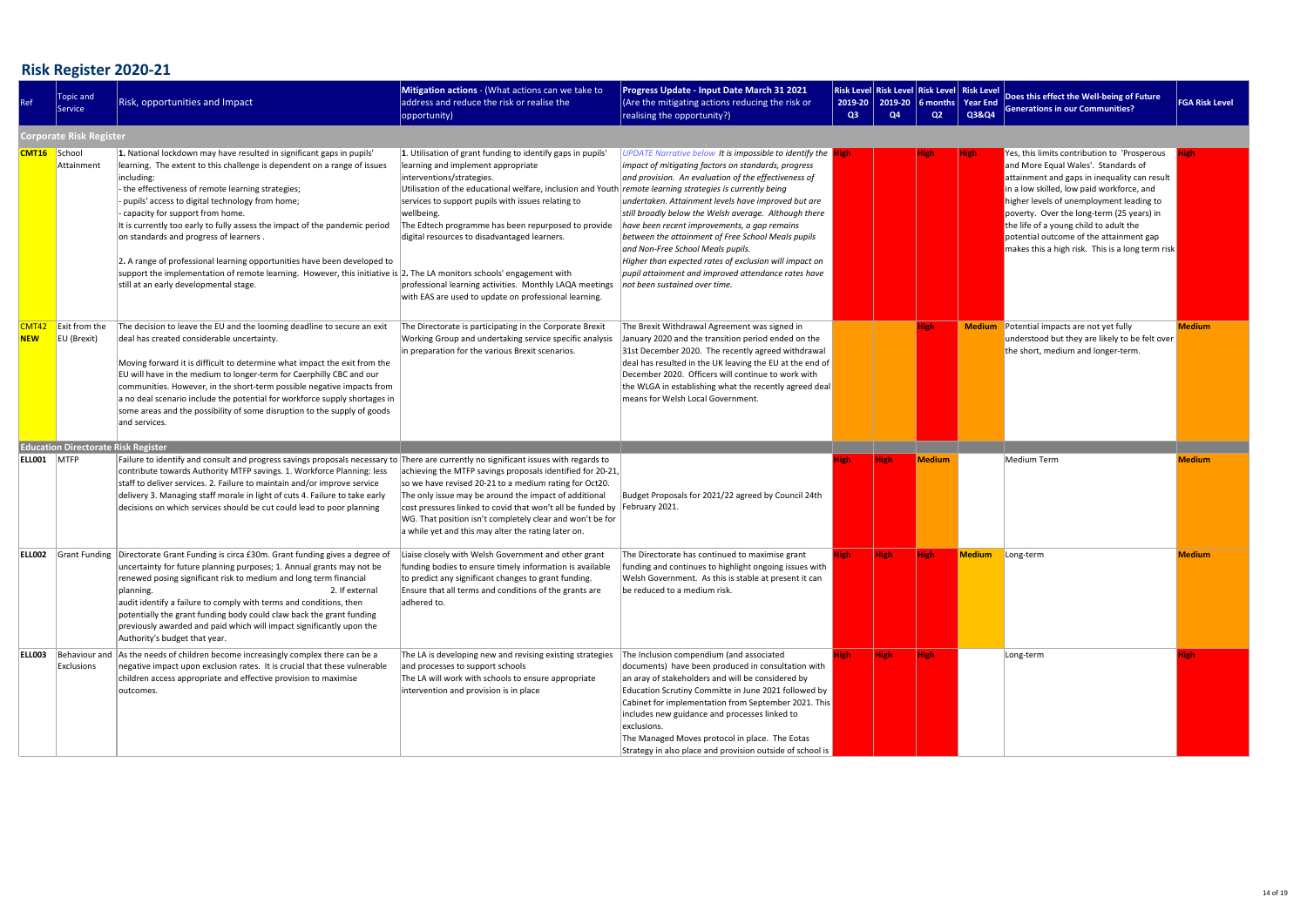# **Risk Register 2020-21**

| Ref           | Topic and<br>Service   | <b>Risk, opportunities and Impact</b>                                                                                                                                                                                                                                                                                                                                                                                                                                                                                                                                                                                                                                                                                                                                              | Mitigation actions - (What actions can we take to<br>address and reduce the risk or realise the<br>opportunity)                                                                                                                                                                                                                                                                                               | <b>Progress Update - Input Date March 31 2021</b><br>(Are the mitigating actions reducing the risk or<br>realising the opportunity?)                                                                                                                                                                                                                                                                                                                                                                                                                                                                                                                                                                                                                                                                                                                                                                                                                                                                                                                                         | 2019-20<br>Q3 | <b>Risk Level Risk Level Risk Level Risk Level</b><br>Q4 | Q2          | 2019-20   6 months   Year End  <br><b>Q3&amp;Q4</b> | Does this effect the Well-being of Future<br><b>Generations in our Communities?</b>                                                                                                                                                                                                                                                                                                                    | <b>FGA Risk Level</b> |
|---------------|------------------------|------------------------------------------------------------------------------------------------------------------------------------------------------------------------------------------------------------------------------------------------------------------------------------------------------------------------------------------------------------------------------------------------------------------------------------------------------------------------------------------------------------------------------------------------------------------------------------------------------------------------------------------------------------------------------------------------------------------------------------------------------------------------------------|---------------------------------------------------------------------------------------------------------------------------------------------------------------------------------------------------------------------------------------------------------------------------------------------------------------------------------------------------------------------------------------------------------------|------------------------------------------------------------------------------------------------------------------------------------------------------------------------------------------------------------------------------------------------------------------------------------------------------------------------------------------------------------------------------------------------------------------------------------------------------------------------------------------------------------------------------------------------------------------------------------------------------------------------------------------------------------------------------------------------------------------------------------------------------------------------------------------------------------------------------------------------------------------------------------------------------------------------------------------------------------------------------------------------------------------------------------------------------------------------------|---------------|----------------------------------------------------------|-------------|-----------------------------------------------------|--------------------------------------------------------------------------------------------------------------------------------------------------------------------------------------------------------------------------------------------------------------------------------------------------------------------------------------------------------------------------------------------------------|-----------------------|
| ELL004        | School<br>Buildings    | Determine the current level of backlog maintenance in schools and<br>prioritise works, working in collaboration with Health & Safety and<br>Building Consultancy colleagues.                                                                                                                                                                                                                                                                                                                                                                                                                                                                                                                                                                                                       | 1. The ambitious 21st Century Schools programme and<br>WG capital grants will significantly reduce backlog<br>maintenance.<br>2. Condition surveys have now been completed for all<br>schools and show backlog maintenance for P1, P2 & P3<br>tasks amount to £30 million.<br>3. Ensure limited capital resources targets highest priority progress is on target. Following Grenfell there has been<br>areas. | The Directorate is working closely with Building<br>Consultancy and Health & Safety to ensure the<br>Authority's limited annual school capital maintenance<br>budget and grant funding targets highest priority areas.<br>The 21st Century School proposals are closely<br>monitored by the School Strategy Board ensuring<br>a greater focus on the type of build and adequate<br>compartmentalisation in all fire risk assessments.<br>Significant monies have been allocated to address this<br>area. Priortisation of spend will be determined by<br>condition surveys. The works need to be planned<br>carefully as in most cases work can only be undertaken<br>during schools holidays when no learners are on site. In<br>order to ensure timely delivery of the project additonal<br>resources will need to be available within the building<br>consultancy which will be funded by the grant.<br>This investment together with the ongoing school<br>capital programme will significantly reduce the backlog<br>maintenance within schools within the longer term. | ligh -        | High                                                     | <b>High</b> | <b>High</b>                                         | A healthier Wales, supporting vulnerable<br>learners can improve their well-being and<br>add educational achievement.<br>A more equal Wales, a society that enables<br>people to fulfil their potential no matter<br>what their background is.<br>A Wales of cohesive communities (in the<br>context of improving quality of life with<br>attractive, viable, safe and well connected<br>communities). | ieh.                  |
| <b>ELLOO5</b> | Vulnerable<br>Learners | Numbers of pupils identified as vulnerable have risen significantly in<br>recent years and schools are increasingly challenged to offer appropriate<br>provision for them. There are examples where pupils cannot be educated<br>in mainstream settings and require specific provision outside the school<br>site so that their needs can be met. 1. No. of pupils requiring EOTAS<br>provision is increasing.<br>2. The costs of external provision have increased.<br>3. High quality provision and appropriate destinations for these pupils is<br>limited<br>4. Schools need to increase their capacity and collaborative working to<br>ensure the managed moves protocol is implemented effectively. Suitable<br>accommodation for in-house provision needs to be determined. | Regional and local targets for implementation monitored<br>locally an regionally to ensure compliance.<br>Statutory posts in place by January 2021 (LA and schools).<br>Compatible IT systems must be developed to ensure<br>digital processes are in place.<br>Highlight as a budget pressure for future.                                                                                                    | The LA has developed an Inclusion Strategy which will <b>High</b><br>be implemented from September 2021 following<br>agreement from Education Scrutiny Committee.<br>Developments linked to the development of provision<br>and destinations is underway.                                                                                                                                                                                                                                                                                                                                                                                                                                                                                                                                                                                                                                                                                                                                                                                                                    |               | <b>High</b>                                              | <b>High</b> |                                                     | A healthier Wales, supporting vulnerable<br>learners can improve their well-being and<br>add educational achievement.<br>A more equal Wales, a society that enables<br>people to fulfil their potential no matter<br>what their background is.                                                                                                                                                         |                       |
| <b>NEW</b>    | ALN Act                | The ALN Act will take effect from September 2021. this will mean major<br>change for all stakeholders. The LA needs to ensure readiness to<br>implement successfully.                                                                                                                                                                                                                                                                                                                                                                                                                                                                                                                                                                                                              | L. Develop LA provision.<br>2. Increase capacity in schools by supporting with a range   of updates by WG to the implementation plan.<br>of interventions to improve wellbeing.<br>3. Embed the revised managed move process.<br>4. Embed collaborative working between schools.                                                                                                                              | Targets for implementation have been revised in light                                                                                                                                                                                                                                                                                                                                                                                                                                                                                                                                                                                                                                                                                                                                                                                                                                                                                                                                                                                                                        |               | Medium Medium Medium                                     |             |                                                     | A healthier Wales, supporting vulnerable<br>learners can improve their well-being and<br>add educational achievement.<br>A more equal Wales, a society that enables<br>people to fulfil their potential no matter<br>what their background is.                                                                                                                                                         | igh.                  |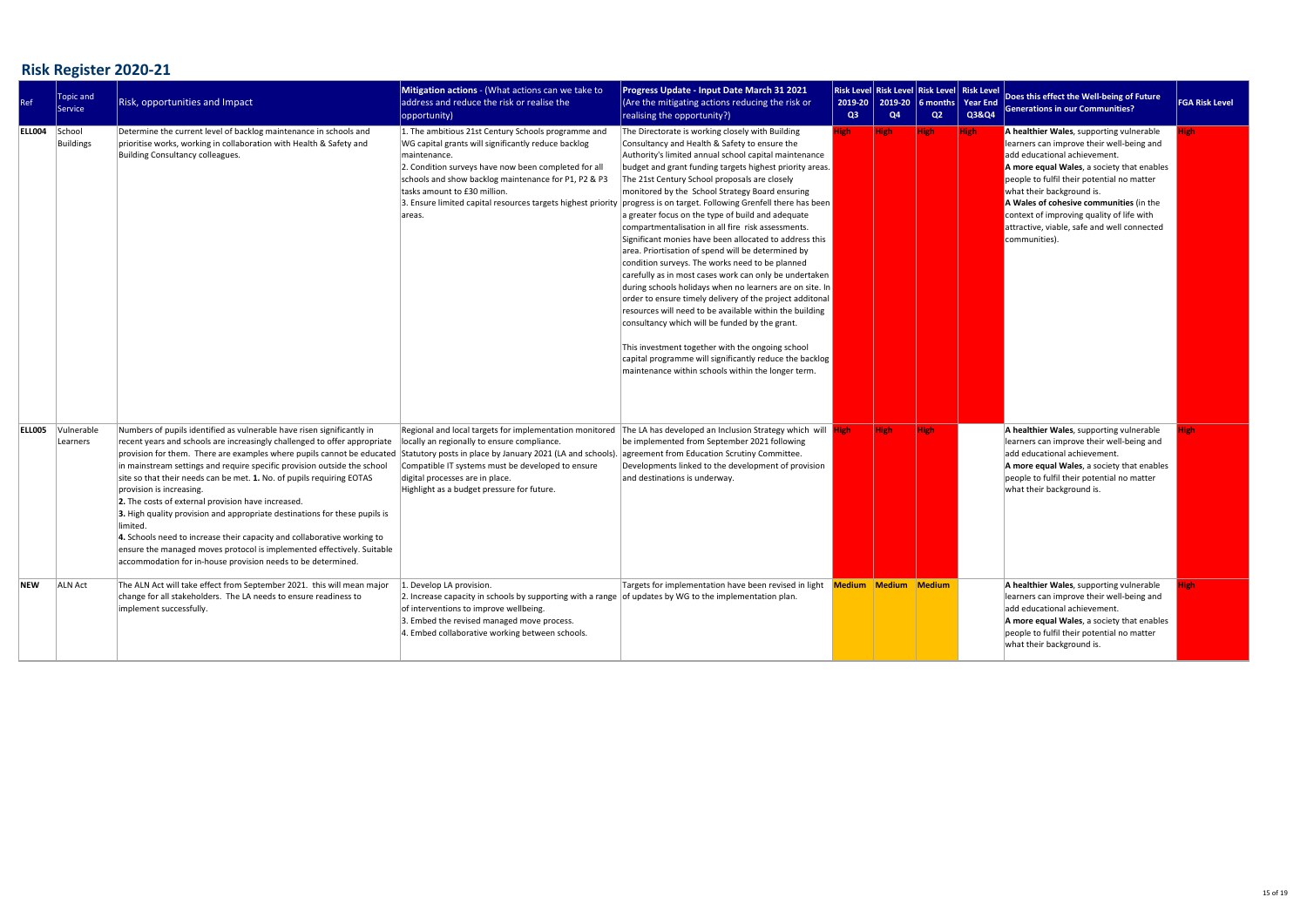# **Risk Register 2020-21**

| Ref        | Topic and<br>Service | <b>Risk, opportunities and Impact</b>                                                                                                                                                                                                                                                                                                                                                                                                                                                                                                                                                                                                                                                                                                                                                                                                                                                                                                                  | Mitigation actions - (What actions can we take to<br>address and reduce the risk or realise the<br> opportunity)                                      | Progress Update - Input Date March 31 2021<br>(Are the mitigating actions reducing the risk or<br>realising the opportunity?)                                                                                                                                                                                                                                                                                                                                                                                                                                                                                                                                                                                                                                                  | 2019-20<br>Q <sub>3</sub> | Q4          | $2019-20$ 6 months Year End<br>Q2 | <b>Risk Level Risk Level Risk Level Risk Level</b><br>Q3&Q4 | Does this effect the Well-being of Future<br><b>Generations in our Communities?</b>                                                                                                                                               | <b>FGA Risk Level</b> |
|------------|----------------------|--------------------------------------------------------------------------------------------------------------------------------------------------------------------------------------------------------------------------------------------------------------------------------------------------------------------------------------------------------------------------------------------------------------------------------------------------------------------------------------------------------------------------------------------------------------------------------------------------------------------------------------------------------------------------------------------------------------------------------------------------------------------------------------------------------------------------------------------------------------------------------------------------------------------------------------------------------|-------------------------------------------------------------------------------------------------------------------------------------------------------|--------------------------------------------------------------------------------------------------------------------------------------------------------------------------------------------------------------------------------------------------------------------------------------------------------------------------------------------------------------------------------------------------------------------------------------------------------------------------------------------------------------------------------------------------------------------------------------------------------------------------------------------------------------------------------------------------------------------------------------------------------------------------------|---------------------------|-------------|-----------------------------------|-------------------------------------------------------------|-----------------------------------------------------------------------------------------------------------------------------------------------------------------------------------------------------------------------------------|-----------------------|
| <b>NEW</b> | HwB<br>Programme     | Risk – loss of funding if we do not complete full assessments of all school<br>and develop sustainability plan for future investment by 31st October<br>2019. Loss of 2.9 million to CCBC schools. Opportunities to re-establish a<br>fit for purpose ICT infrastructure to schools within the borough                                                                                                                                                                                                                                                                                                                                                                                                                                                                                                                                                                                                                                                 | Third party support contracted with Red Cortex to<br>support procurement and digital team                                                             | Work is ongoing with Welsh Government and locally to High<br>ensure the development of digital systems.                                                                                                                                                                                                                                                                                                                                                                                                                                                                                                                                                                                                                                                                        |                           | <b>High</b> | <b>High</b>                       |                                                             | Yes, lack of investment in our schools could<br>impact our young people's opportunity for<br>good education                                                                                                                       | <b>ligh</b>           |
| <b>NEW</b> | NEETS                | Risk – NEETs are young people who are not in education, employment or<br>training. This data started being recorded in 2012 when the rate was<br>5.8%. Considerable hard work went into helping young people which<br>reduced the figure to as low as 1.9% in 16/17. Currently NEETs averages<br>around 2% equating to around 40 young people. However during the<br>course of this year the Authority's NEETs target for the 2019/20 cohort of<br>year 11 pupils is likely to be adversely affected as the Virus lockdown has<br>restricted the breadth of contact opportunities usually available to the<br>Youth Service, compounded by the closure of Schools, in the Summer<br>term of 2020. This has resulted in elevated numbers of vulnerable young<br>people without confirmed post-school destinations, particularly those<br>already less engaged with schools for various reasons and this may result<br>in a decline in the NEETS figure. | The data is published in April-MayNov 2021 (for NEETs<br>figures measured in the previous Autumn) which will tel<br>us how severe the decline may be. | The latest reporting figure, taken in October for 2020<br>shows the NEET figure as 1.7% and this equates 34<br>children. This is an improvement on the last reported<br>data, so at this point the risk has not materialised due<br>to the greater accessibility to potential NEET's young<br>people. This has proved greater than expected during<br>the pandemic period and the repositioning of NEETS<br>support and engagement has been broadly successful,<br>it is anticipated that the coming summer transition<br>period (post 16) will still provide challenge, given the<br>significant challenges of maintaining the formal<br>education contact, therefore we have reduced the risk<br>rating to medium in recognition of improvement but<br>potential challenges. | <b>New</b>                | New         | <b>ligh</b>                       | Medium                                                      | This is a high risk for future generations as<br>starting adult life with no or limited skills,<br>qualifications or life opportunities will affect<br>individual quality of life and the long term<br>quality within communities |                       |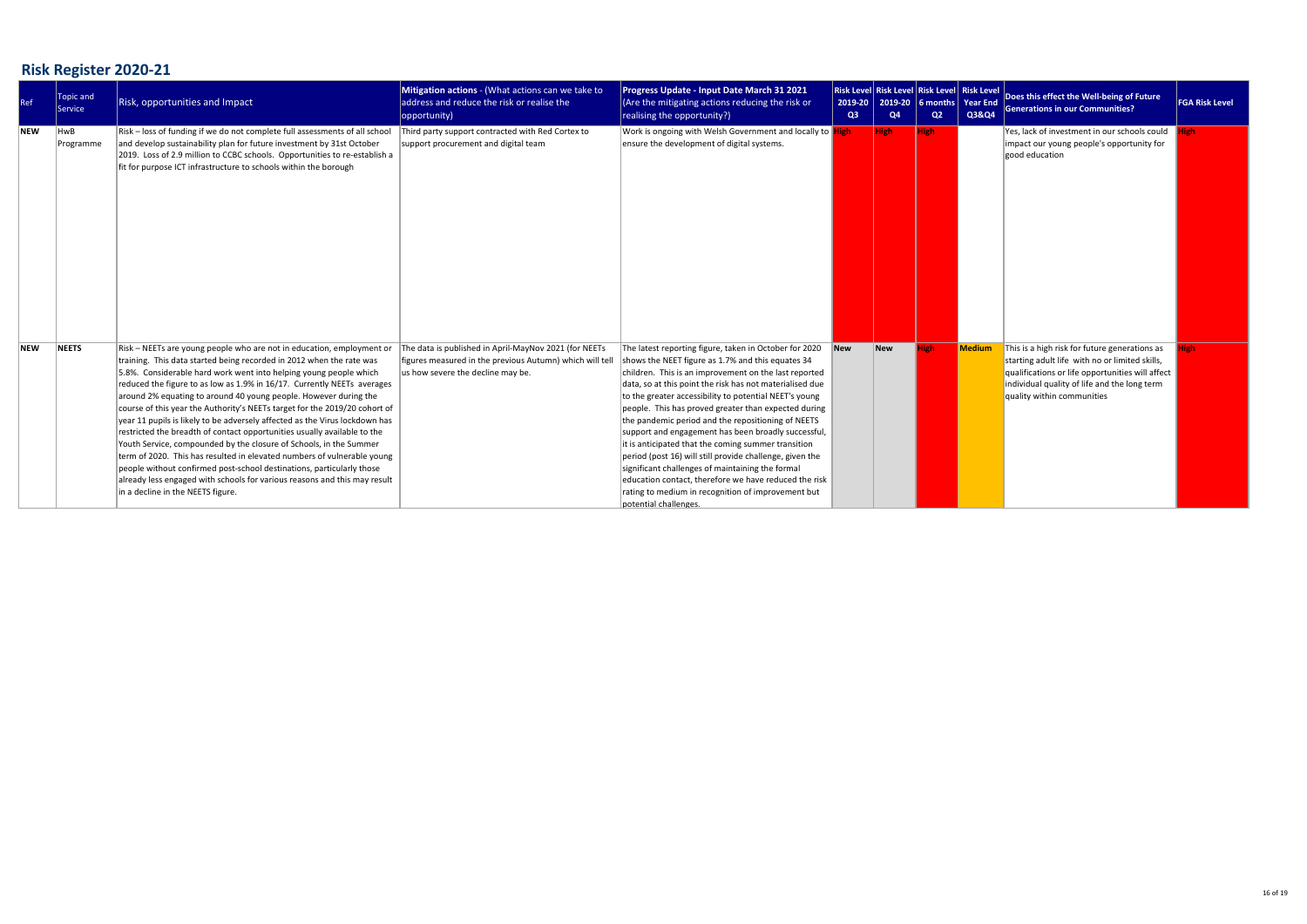### **Financial Year Reporting**

| <b>KEY PERFORMANCE TRACKING MEASURES</b>                                                                                    | <b>Outcome</b> | Apr 17 to<br><b>Mar 18</b> | Apr 18 to<br><b>Mar 19</b> | Apr 19 to<br>Mar 20 | Apr 20 to<br><b>Mar 21</b> | Improvemen<br>t on last year |
|-----------------------------------------------------------------------------------------------------------------------------|----------------|----------------------------|----------------------------|---------------------|----------------------------|------------------------------|
| Increase number of eligible working parents accessing the<br>childcare Offer funded places                                  |                | 467                        | 1486                       | 889                 | 1263                       | 374                          |
| Number of participants who report improved<br>emotional/mental Well-being (following the programme they<br>participated in) | 1,4            | 1683                       | 2191                       | n/a                 | n/a                        | 508                          |
| % of participants who report improved emotional/mental Well-<br>being (following the programme they participated in)        | 1, 5           | 87                         | 92                         | n/a                 | n/a                        |                              |

There are no attainment indicators this year. See the performance section in relation to Welsh Government instruction following Covid.



# **Progress towards our Well-being Objectives 2020/21**

**Progress 20/21** 

### **Over the 5 years we are in year 3, overall how are we achieving**

### **What is going well**

- During 2020-21 many services developed online applications and delivery, which increased accessibility to children, young people and families. This is being taken forward as we move into increase face to face delivery to ensure families have the right support in the right way sing staff resources effectively.
- A total of 1,948 childcare placements were delivered for children aged 0-5years, through the Childcare Offer, C-CAS, Flying Start and Assisted and Supported places schemes. 2589 children aged 0-3years were supported in the Flying Start programme.
- Schools have moved to a blended offer of provision for all pupils, supporting IT access as well as delivering hubs to support critical workers.
- There are currently no schools placed in the category of special measures by Estyn.
- The Network infrastructure installations have been completed on 86 school sites.
- The development of 21st century school environments has progressed and is on track for completion of targets by the end of this plan.
- There is no data set for 2020-21 due to the impact of coronavirus and the changes in assessment required to mitigate this. However, we continue to provide challenge to schools where there is cause for concern, in order to raise standards, which is having a positive impact.
- Greater connectivity is a priority for improving digital skills for all ages in line with the development of the Ed TEch programme implementation plan, which has increased in priority over the last year as learners require greater IT accessibility.
- Three Welsh medium schools have currently been identified by Estyn as requiring 'significant improvement'
	-

### **Is there anything that is not going well?**

We are having to change the way we understand the impact on attainment using external indicators like Estyn inspections and schools causing concern processes, which is showing a positive impact on improving standards for individual schools. Following review in spring term, one primary school was removed from 'estyn review'. As a result, there is currently one secondary school in 'significant improvement', two primary schools in 'significant improvement', and two schools in 'estyn review' (one primary, one secondary). There are no schools in 'special measures'.

Over time, the number of pupil exclusions are too high.

### **What are we learning ? from what is going or not going well?**

It has become apparent in self evaluations during the last year that moving forward there will be the need to develop a blended offer across many service provisions. Schools have developed a blended offer of online and in person class learning. Many support services have also developed a range of in person and virtual support mechanisms, and puts an emphasis on the conversations with children, young people and families to understand their family context, barriers to engagement and is they are able to access support online (perhaps with use of IT loan schemes) or if they are digitally excluded and need support to use online resources or if their family circumstances or needs require in person support. This learning has shaped the offer from across services.

### **What impact are we having? (What difference are we making?)**

During 2020-21 new partnerships and collaborations have been formed. These collaborative relationships are being built upon as we Reignite, Recover and Reform our services across Education. There are many examples including Early Years antenatal to 7years model, which includes midwifery, health visiting, school nursing, childcare, schools, early intervention teams, etc. Another example is the enhancement of collaborative working across the Employabilty programmes and the Caerphilly Cares team building on the buddy model, linking various teams across the council, GAVO and wider partners.

The re-purposing of the Service Improvement Plan in September 2021 demonstrates that the Local Authority is responsive to immediate challenges and needs of the Caerphilly community. The impact of this work has been evidenced in Monitoring and Evaluation processes at department level and through the SIP. This work has been highlighted through recent LA and national Estyn reports.



**Outcomes in the Corporate Plan for objective 1. Improve Education opportunities for all.**

- **1. Aim to reduce the impact of Poverty in the early years** (connects to priority 3)
- **2. Raise standards of attainment** (connects to priority 1,2,3 &5)

**3. Reduce the impact of poverty on attainment for both vocational and non vocational qualifications to provide equality of opportunity** (connects to priority 3&5)

**4 Help those who are not able to follow a traditional attainment path** (connects to priority 5,6 &7)

**5. Support learning that enables young and adult employment opportunities including a focus on future skills**  (this also connects to WBO 2 Enabling Employment - in Communities DPA ) and priority 1.

**6. Improve Digital Skills for all ages** 

**7. Improve the learning Environment** (connects to priority 4)

**8. Safeguard all children and young people in order to create a climate for learning particularly those most**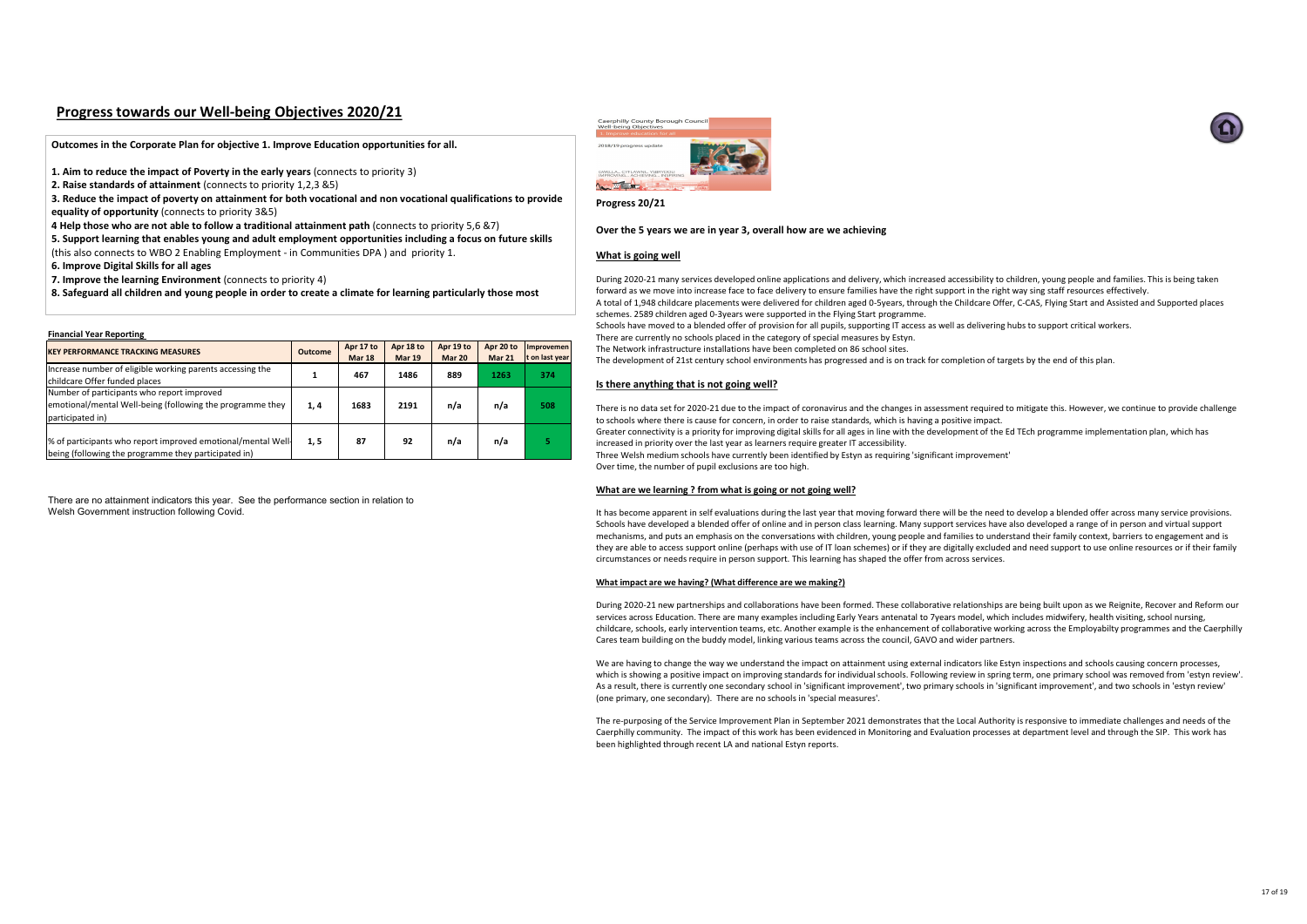| <b>Completed Priority Actions From Last Quarter</b> | By Whom By When Update |  |
|-----------------------------------------------------|------------------------|--|
|                                                     |                        |  |
|                                                     |                        |  |
|                                                     |                        |  |
|                                                     |                        |  |
|                                                     |                        |  |

| Priority Actions for next Quarter (What support is needed from Corporate Management Team) | <b>By Whom</b> | <b>By When</b> Update |                                              |
|-------------------------------------------------------------------------------------------|----------------|-----------------------|----------------------------------------------|
| To present the new priorities in the next DPA for the new reporting year.                 | EE             | Sep-21                | Priorities agreed at Cabinet member workshop |
| To review the Well-being Objective and to set new evidence where available                | PW & KC        | Aug-21                |                                              |
|                                                                                           |                |                       |                                              |
|                                                                                           |                |                       |                                              |
|                                                                                           |                |                       |                                              |



| <b>Feedback / Recognition / Actions from Corporate Management Team</b>                               | <b>Example 3 By When</b> Update |  |
|------------------------------------------------------------------------------------------------------|---------------------------------|--|
| CMT recognised the challenges for Education and recognition for how well they rose to the challenge. |                                 |  |
|                                                                                                      |                                 |  |
|                                                                                                      |                                 |  |
|                                                                                                      |                                 |  |

# **Conclusions**

# **Highlights - what is going well**

Education Directorate Performance Assessment (DPA) 6 month update went to Scrutiny for the first time in March and was well recieved. The DPA facilitated a good range of quetions from the Eduction for Life Scrutiny. The service have reviewed their priorities going forward within a workshop with the Cabinet Member and the new priorities are noted in the Summary.

# **What have we learnt, what needs improving and why?**

-